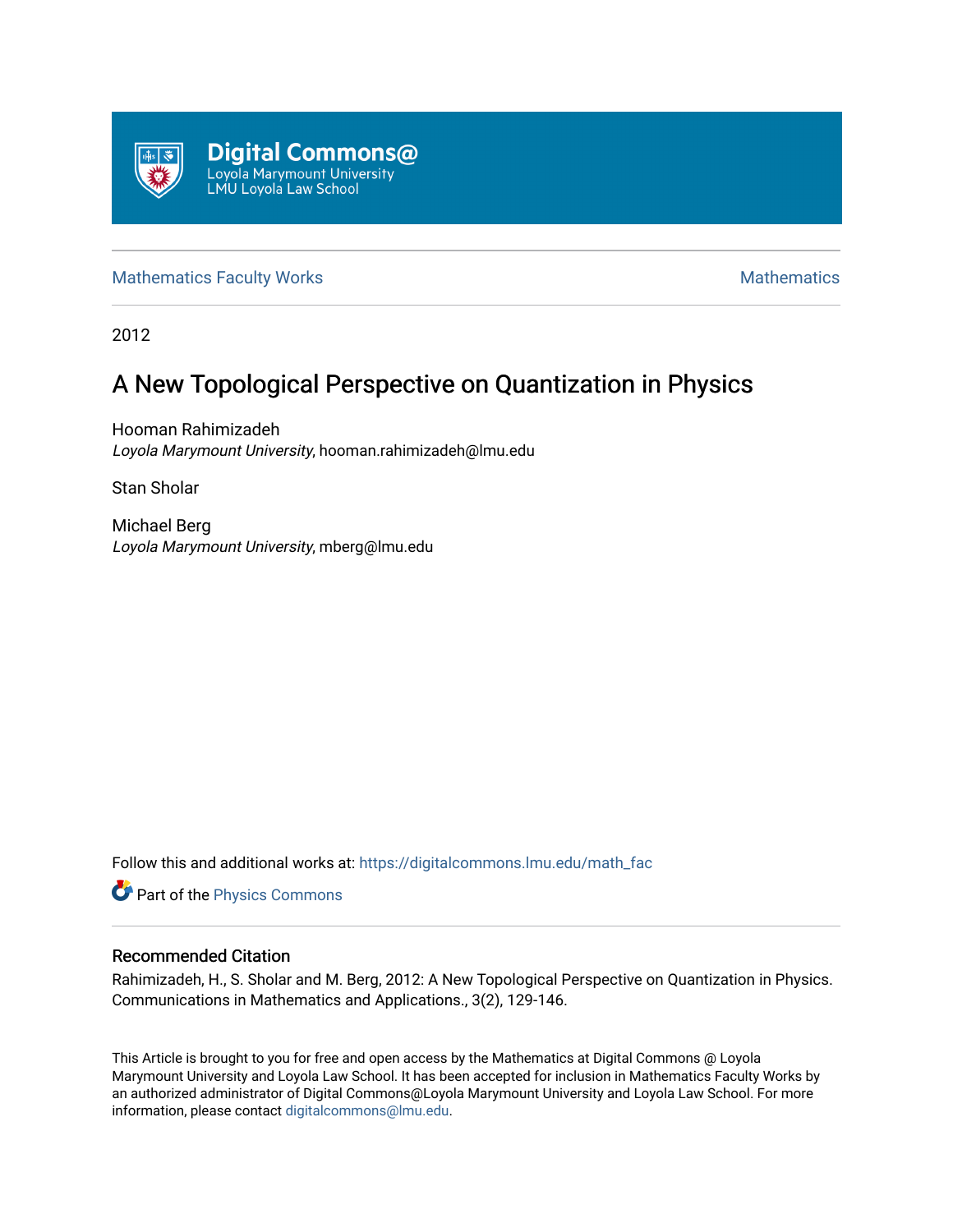**Communications in Mathematics and Applications** Volume 3 (2012), Number 2, pp. 129–146 © RGN Publications



## **A New Topological Perspective on Quantization in Physics**

Hooman Rahimizadeh, Stan Sholar, and Michael Berg

**Abstract.** We propose a new characterization of classical quantization in physics in terms of sheaf cohomology on the site of spacetime as a smooth 4-manifold. The perspective of sheaf cohomology is motivated by a presentation of the Aharonov-Bohm effect in terms of the integration of differential forms.

#### 1. **Introduction**

Awkward inconsistencies have notoriously plagued quantum mechanics almost from the moment of its birth, and certainly ever since the Copenhagen interpretation crystallized into a prevailing dogma, its *ad hoc* non-classical statistics notwithstanding. A noteworthy example of this lamentable state of affairs is the interpretational status of the Aharonov-Bohm experiment dating back to the early 1960's. R. Doll and M. Näbauer [8] and, separately, W. Fairbank and B. Deaver [6] provided experimental verification of the existence of a smallest amount of flux in the sense of a quantization unit of flux in the amount of  $\frac{h}{2e}$ . Prior to this, however, in the context of their original experimental work of 1959, Y. Aharonov and D. Bohm [1] produced a value of  $\frac{h}{e}$  for this minimum unit: the Aharonov-Bohm law. This lack of agreement reveals the presence on the scene of an unsatisfactory foundation for interpretation of the indicated experimental data centered on nothing less than the question of whether and how certain mainstream quantum mechanical statistical methods should be brought to bear on the situation.

Much of this interpretational difficulty is centered on the fundamental question of whether, and, if so, to what degree, we are dealing with a disordered quantum mechanical system. Taking this one step further, ultimately the sticking point is concerned with the epistemological dichotomy that pits a single system quantum mechanical reality against that of an ensemble of many particles. Indeed, we now find ourselves face to face with the mathematically and philosophically unacceptable manoeuvre of requiring an individual particle (or single quantum

<sup>2000</sup> *Mathematics Subject Classification.* Primary 05C38, 15A15; Secondary 05A15, 15A18. *Key words and phrases.* Quantization; de Rham cohomology; Sheaf cohomology.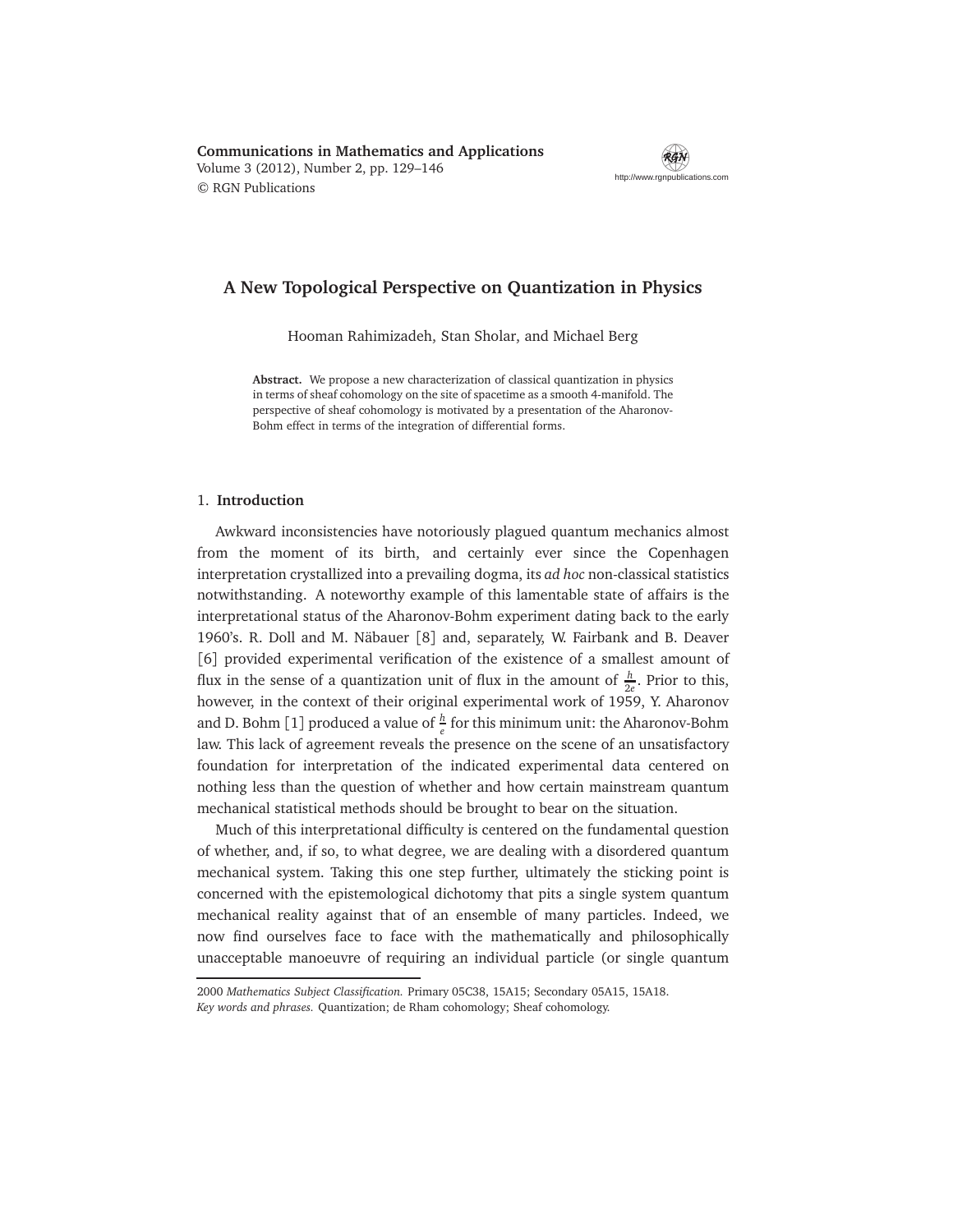mechanical system) to manifest the behavior of an ensemble, as though each member of a set must be perfectly average.

Doubtless it is folly, however, to embark on a philosophical critique or criticism of this conceit of quantum mechanics at this point in history simply because, happily, the mathematical formalisms of quantum mechanics are so well established that to attempt to find fault with this machinery is absurd: there is no question that we are dealing with a smashingly successful theory. Additionally, if we take into account the beautiful interplay between the so-called Schrödinger and Heisenberg pictures, bringing the Dirac picture into play when relativistic effects are significant, and add to the mix the overarching functional analytic framework built on the theory of densely defined Hermitian (unitary) operators on Hilbert spaces of states, what we have before us is unarguably an elegant and welldeveloped mathematical theory geared toward quantum mechanical questions.

Going in the other direction, however, what if we take this mathematical edifice as something of a starting point in itself and ask whether there are mathematical constructs available that were at the same time consonant with the foregoing functional analysis and amenable to an approach to quantum mechanical interpretational questions (such as the aforementioned Aharanov-Bohm affair) that would skirt *ad hoc* suppositions like those that mar the Copenhagen interpretation. Additionally, with the explicit example of the Aharonov-Bohm experiment to guide us, we suggest at the outset that such a new approach should include the mathematical perspectives afforded by algebraic topology and differential geometry in its modern manifestations.

Indeed, in the corresponding broader context in which the indicated physical questions can be phrased, that of electrodynamics, we can start with a revisit to Maxwell's equations, noting that these can be formulated in a wonderfully economical integral formulation [14]. We discussed this at some length in [19] which constitutes something of a precursor to what we do in what follows (which is however self-contained). For our present purposes all we need to do is observe that Maxwell's equations can be readily rendered as statements about integrals of differential 2- and 3-forms associated with electric and magnetic fields defined locally on spacetime as a smooth 4-manifold (cf. loc. cit., Section 2.1).

Here then, cutting to the chase, is the lynchpin of what we are attempting to do: the quantum mechanics and local electrodynamics discussed in the foregoing, i.e., nothing less than the behavior of quantization and the rendering of quantum mechanical processes along the lines of what takes place with the Aharonov-Bohm experiment, should be regarded and explicated in terms of a cohomology theory. With the 4-manifold of spacetime as the ambient topological space we are quickly directed to de Rham cohomology; however, for mathematical reasons that we make clear below, it is actually sheaf cohomology that will soon take the lead role.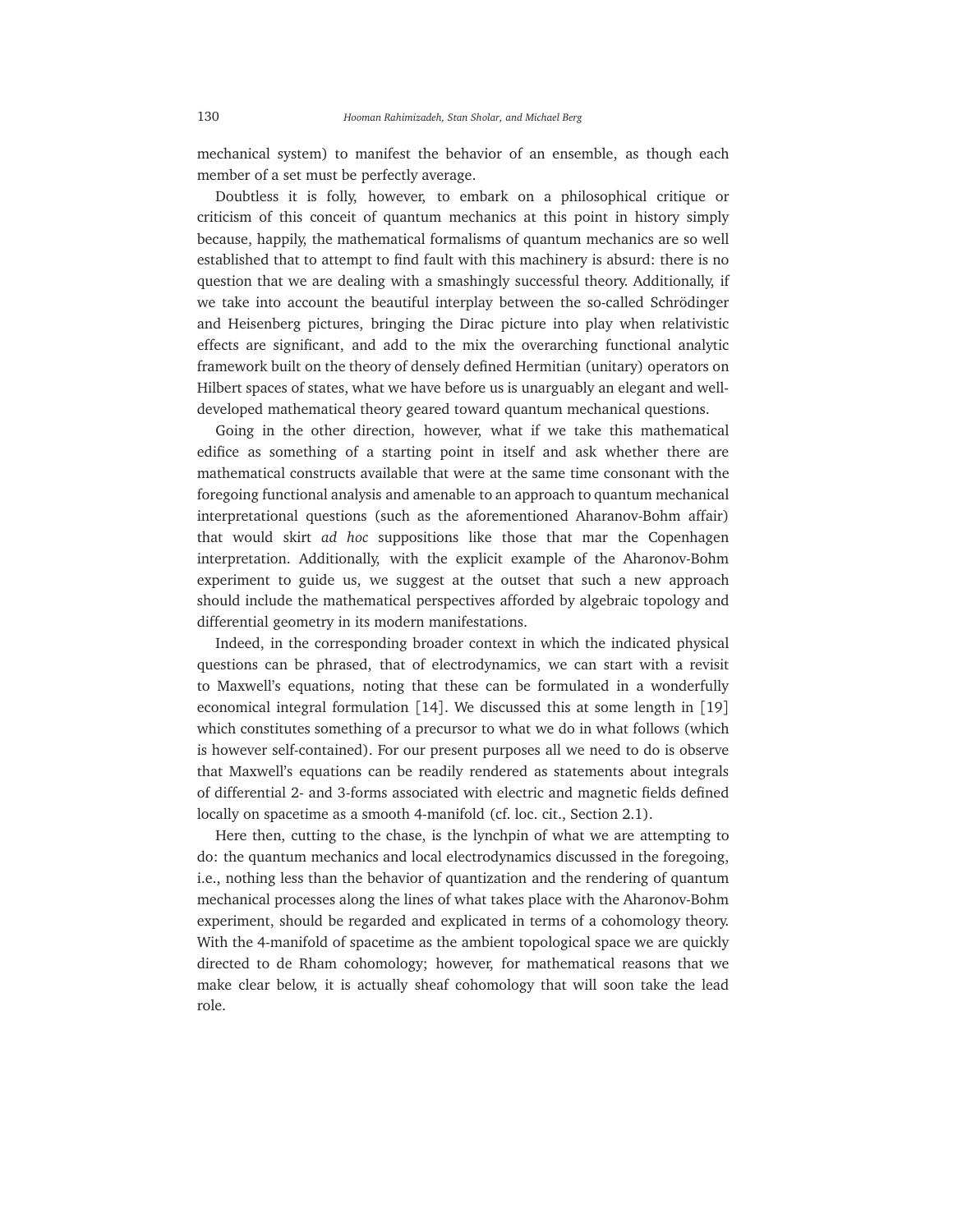Even as the Aharonov-Bohm experiment and the inconsistencies in its explication as related above provide us with physical rationale for what follows, the ultimate scope of what we propose as regards new topological and differential geometric perspectives (and methodologies) is far broader and more ambitious. Specifically it is the case that the sheaf cohomology we bring to bear on the algebra of smooth differential forms on spacetime (*viz.* a so-called de Rham complex) makes it possible for us to define quantization itself in a very natural mathematical way, immediately opening the door to a new characterization of phenomena within the purview of quantum mechanics, i.e. measurables and observables, in terms of relations between sheaves, and therefore between their fibres and stalks.

So it is, then, to boot, that given that sheaves are the mathematical tool *par excellence* for addressing the question of local *vs.* global data and information, what we propose here may contain the germ of a novel vision of the connection between what Dirac refers to as physics "in the small" and physics "in the large", in his unsurpassed monograph [7].

Finally, before we get to the business at hand, the authors wish to express their gratitude to Jan Post, and over his strenuous objections, which are hereby overruled, stress that the ideas behind these exciting developments are entirely his. He is the main player in this game.

## 2. **Background from physics: casting certain physical laws in terms of differential forms**

In [18] and [19] we developed a detailed formalism for a certain class of physical laws from the areas of quantum mechanics and (classical) electrodynamics expressed in the language of differential forms on spacetime as a smooth 4-manifold. We refer the reader to these articles by way of a prelude to what follows. However, as we already indicated earlier, our goal is to make the present discussion as self contained as possible (certainly as far as the mathematics goes), so we reiterate a number of items from this earlier article.

If *M* stands for the Riemannian 4-manifold of spacetime, following standard procedure in differential geometry, write  $\Omega^p(M)$  for the linear space of differential *p*-forms (of class  $C^{\infty}$ ) on *M*. Thus a typical element of  $\Omega^p(M)$  looks like  $\omega = \sum_{I} a_{I} dx_{I}$ , with *I* a *p*-fold multi-index as usual, and each  $a_{I}$  an infinitely differentiable function on *M*. The examples we start off with in this section are 2 and 3-forms that have very fundamental physical interpretations.

Write, as usual,  $\mathbb{E}, \mathbb{B}, \mathbb{D}, \mathbb{H}$ , and  $\mathbb{J}$  for, respectively, the intensity of the electric field, the density of the magnetic field, flux density, the intensity of the magnetic field, and electric current density. Additionally, A is the magnetic field potential, *ϕ* is the electric potential, and  $\rho$  stands for the free charge density. Then, as is well known, Maxwell's equations can be given as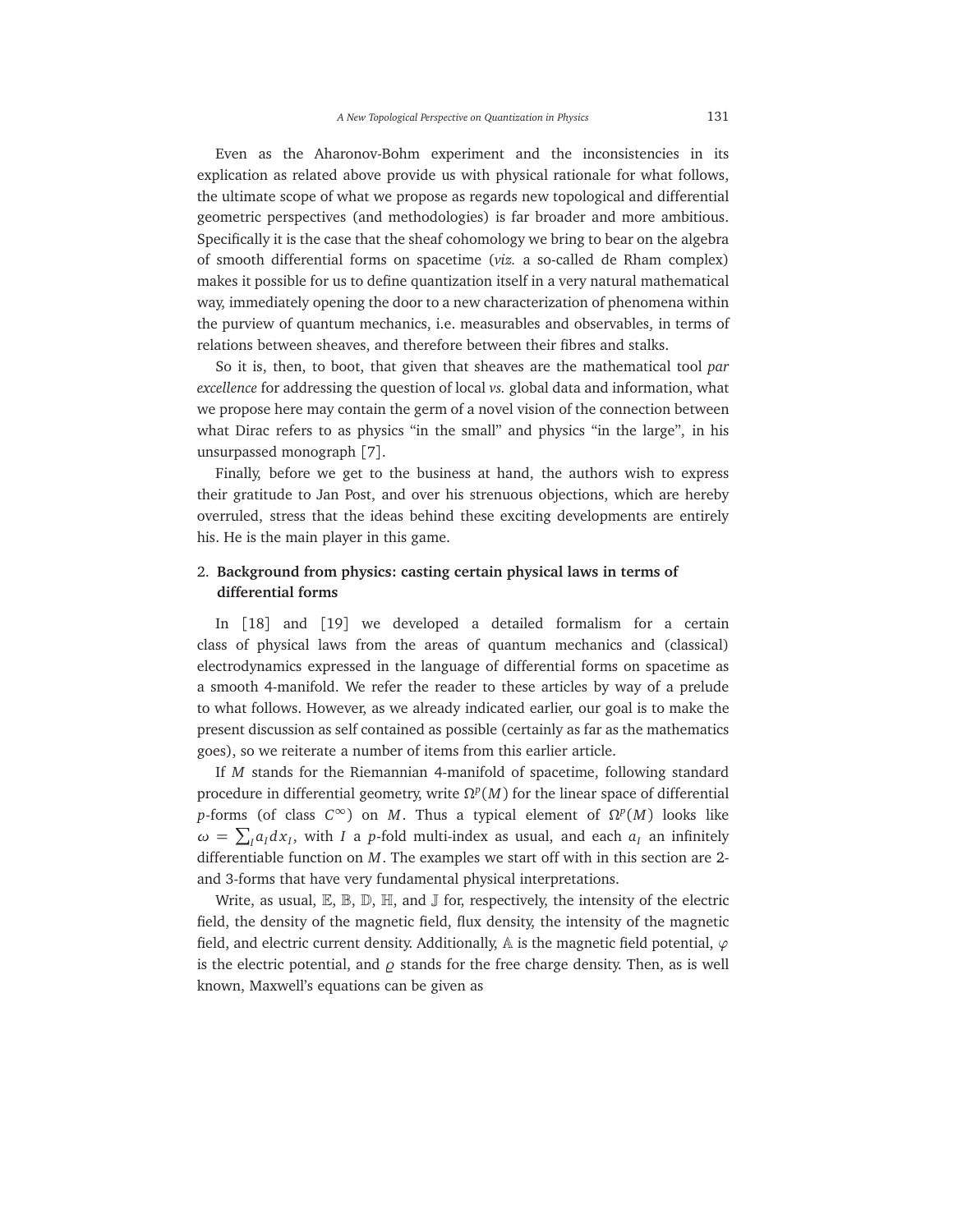132 *Hooman Rahimizadeh, Stan Sholar, and Michael Berg*

$$
\mathbb{E} = -\nabla \varphi - \mathbb{A}_t, \qquad (2.1)
$$

$$
\mathbb{B} = \nabla \times \mathbb{A},\tag{2.2}
$$

$$
\nabla \cdot \mathbb{D} = \varrho \,,\tag{2.3}
$$

$$
\nabla \times \mathbb{H} - \mathbb{D}_t = \mathbb{J} \,. \tag{2.4}
$$

Following Minkowski [16], the indicated magnetic and electric properties of the field can be joined into the components of spacetime tensors in such a way that  $E$ and  $\mathbb B$  are joined together into a tensor  $F_{lk}$  while  $\mathbb H$  and  $\mathbb D$  get joined into  $G^{lk}$ , with the indices *l*, *k* ranging over the values 0, 1, 2, 3, with 0 the time label and 1, 2, 3 the space labels. Then the preceding quartet is replaced by the equations

$$
\partial_s F_{kl} + \partial_k F_{sl} + \partial_l F_{ks} = 0, \qquad (2.5)
$$

$$
\partial_l A_k - \partial_k A_l = 0, \qquad (2.6)
$$

$$
\partial_k G^{lk} = C^l \,,\tag{2.7}
$$

$$
\partial_k C^k = 0 \tag{2.8}
$$

all with the usual tensor calculus conventions in place (including Einstein summation). Here the first relation, a generalized curl, captures a local Faraday-Maxwell law; the second relation defines vector potential (*A*); the third relation, a generalized divergence, is nothing else than Ampère's law for displacement current; and the fourth relation expresses local charge conservation.

After this, Einstein, bringing the perspective of general relativity to bear on the situation, replaced Minkowski's partial derivatives by covariant derivatives. Under this scheme (2.5) and (2.6) stay the same in appearance (even though the operators' meaning has changed) because of the cancelation of the Christoffel terms. However, (2.7) and (2.8) each acquire an extra term involving Christoffel symbols. The structural effect of this move is to expose a natural symmetry or data pairing in the sense that  $(2.5)$ ,  $(2.6)$  evince what we will call the Faraday data in Maxwell's formalism, whereas (2.7), (2.8) constitute what we will call the Ampère data; see [19] for further discussion. It was the Austrian physicist Friedrich Kottler [15] who observed that in this arrangement the contravariant objects *G lk* and *C k* should be interpreted as tensor and vector densities of weight −1, and it was Elie Cartan who then realized that this insight on Kottler's part is amenable to a phrasing in terms of the geometry and analysis of differential forms, if one starts with Maxwell's equations in their equivalent form as integral equations. The upshot is that we then obtain, in addition to Gauß' law, what we will call the Maxwell-Faraday data

$$
\int_{\partial S} \mathbb{E} \cdot dl = -\frac{\partial \varphi_{\mathbb{B},S}}{\partial t} \tag{2.9}
$$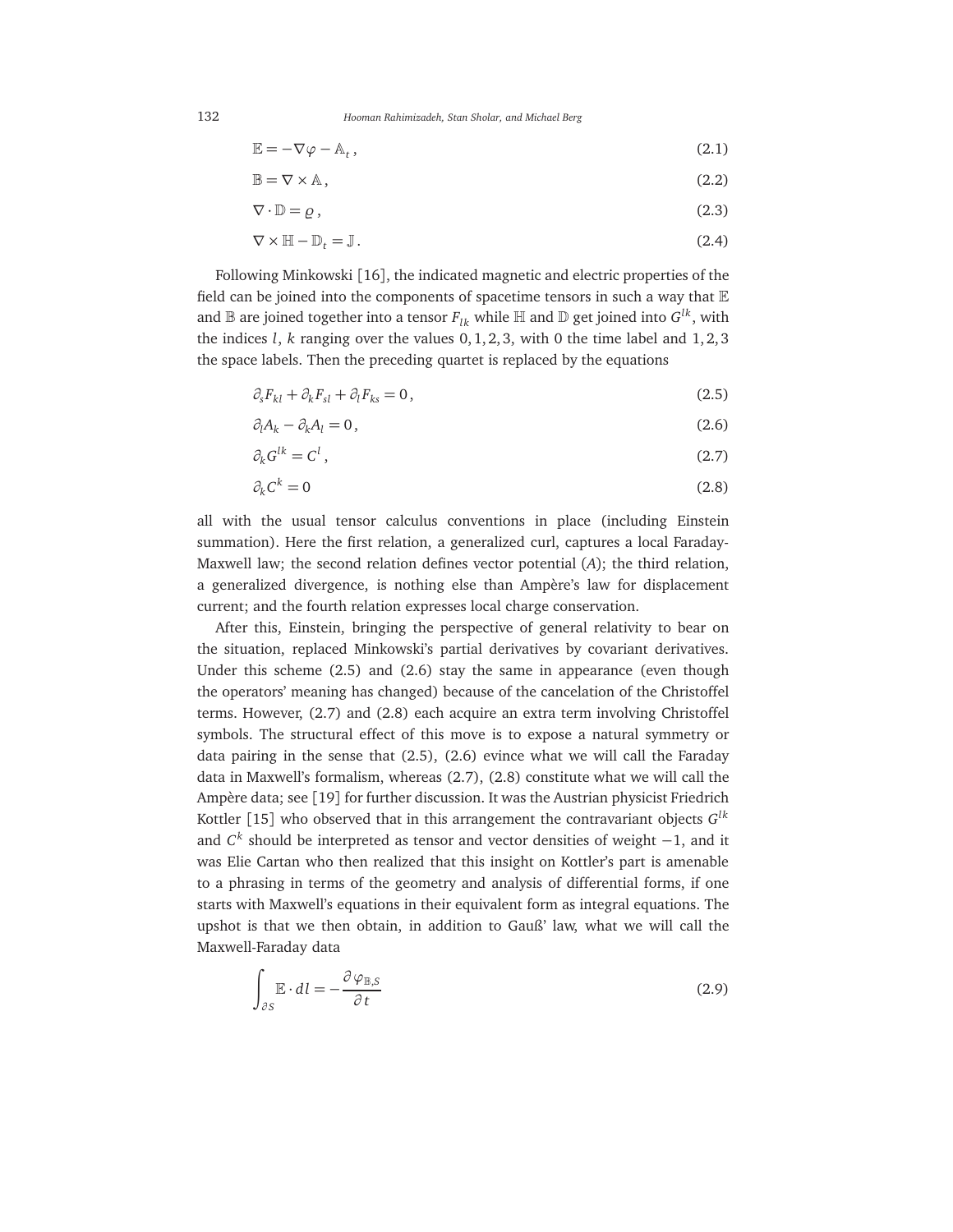and the Maxwell-Ampère data

$$
\int_{\partial S} \mathbb{B} \cdot dl = \mu_0 I_S + \mu_0 \frac{\partial \varphi_{\mathbb{E}, S}}{\partial t}
$$
\n(2.10)

where  $\varphi_{\mathbb{B},\mathcal{S}}$  and  $\varphi_{\mathbb{E},\mathcal{S}}$  represent, respectively, magnetic and electric flux through the surface *S*.

There are now three observations to be made regarding the content of (2.9) and (2.10). First, Kottler's interpretation indicates a physically meaningful duality for the surface *S*. In other words, what we have here is generalized curl and divergence acting as essentially dual operations. Second, from a strategic point of view we should take note of the fact that we are positing Maxwell's equations in a metricfree environment: it is all a matter of topology. And, third, the integrals are indeed integrals of differential forms on *M*, effected over the boundary of an immersed surface *S*. It is the latter observation that points us in the direction of de Rham cohomology.

To emphasize this third point even more emphatically, suppose that *M* is endowed with local coordinates  $x_i$ ,  $1 \le i \le 3$ , and (for time) *t*. If we encode the Gauß-Ampère data of Maxwell's formalism in terms of the earlier tensor (equipped with an obvious new notation)  $\tilde{C}$  and an evident companion tensor  $\tilde{G} = \tilde{G}(\mathbb{H}, \mathbb{D})$ , we can write, e.g.,

$$
\iiint_{S} \widetilde{C}_{\lambda v \kappa} dx_1^{\lambda} dx_2^{\nu} dx_3^{\kappa} = \iint_{\partial S} \widetilde{G}_{\lambda v} dx_1^{\lambda} dx_2^{\nu}
$$
 (2.11)

where  $\widetilde{G}_{\lambda v}dx_1^{\lambda}dx_2^{\nu} \in \Omega^2(M)$  and  $\widetilde{C}_{\lambda v\kappa}dx_1^{\lambda}dx_2^{\nu}dx_3^{\kappa} \in \Omega^3(M)$ , so that we recognize in (2.9) an instance of Stokes' theorem in its most general form [2] (also [21]):

$$
\int_{S} d\omega = \int_{\partial S} \omega \tag{2.12}
$$

where *d* represents the exterior derivative and *∂* represents the (homological) boundary operator. It is a commonplace of differential geometry that this lynchpin of calculus on manifolds sits at the heart of de Rham cohomology.

However, before we get to that, it is appropriate to add a little more critical analysis of our motivating quantum mechanical phenomena, i.e., the aforementioned Aharonov-Bohm effect. We stipulate at this stage that, to be sure, the flux quantization read from the experiment of 1959 discussed in the previous section should come in multiples of the single unit  $\frac{h}{2e}$ , supporting both [8] and [6]; in addition to these sources the reader should also consult our [19], as well as Post's [17]. We also demonstrated in [19] that if we start with Gauß-Ampère data phrased in terms of differential forms by requiring that global flux conservation be presented as

$$
\iint_{c} F = 0 \tag{2.13}
$$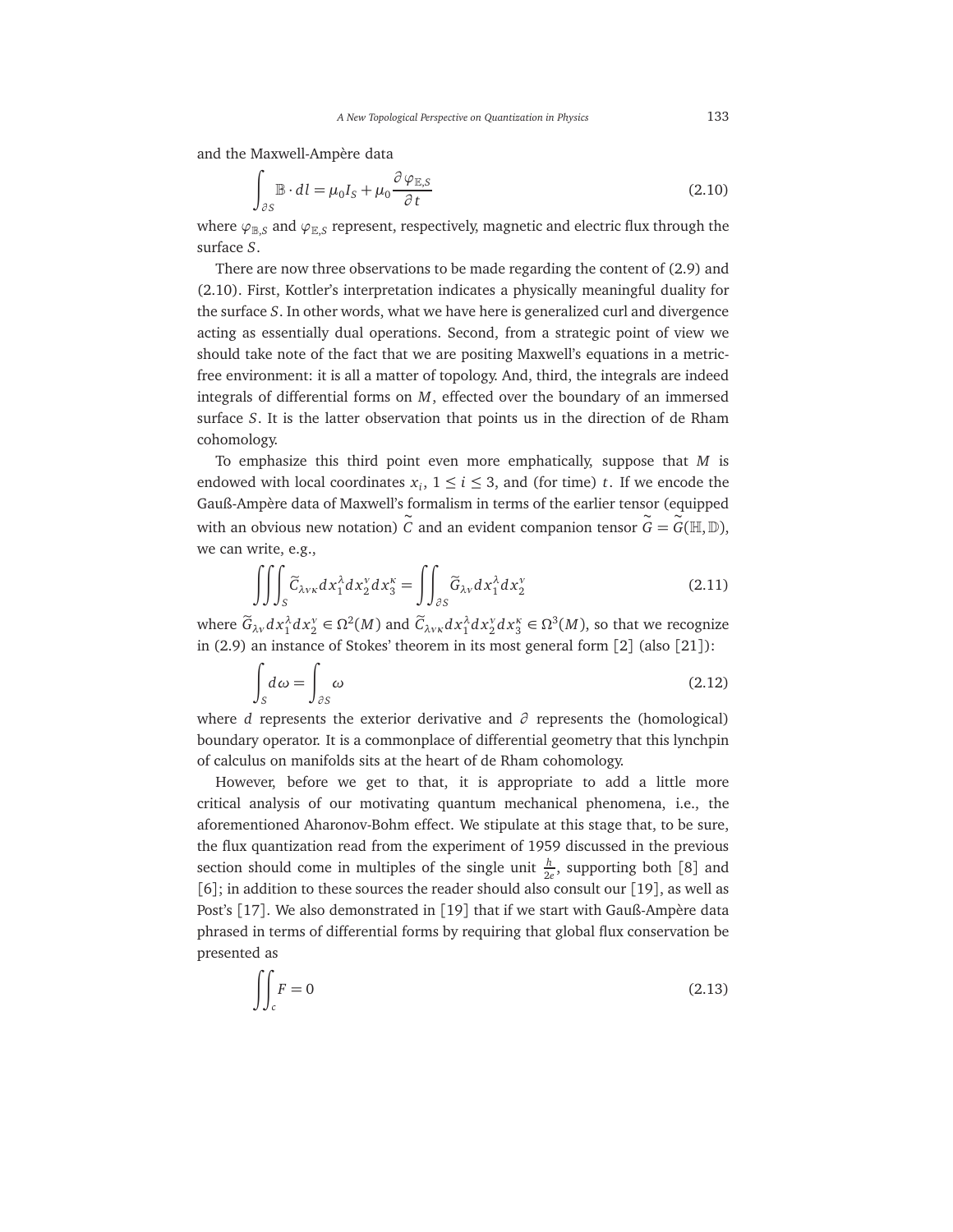for all 2-cycles *c* and with *F* (flux) an exact form, then we can retrieve the attendant potential field as a 1-form *A*, and, most importantly, we obtain the fundamental relation

$$
\int_{\gamma} A = n \frac{h}{2e} \tag{2.14}
$$

for all 1-cycles *γ*, with *n* being the number of ±-linked elementary flux units linked by *γ*.

What we encounter here in altogether explicit terms is the emergence of nothing less that the quantization of flux, as demonstrated experimentally by Aharonov and Bohm in 1959 and explicated by Fairbank and Deaver in [6]; and the present characterization of flux is entirely a result of intrinsic topological properties of the potential field  $A \in \Omega^1(M)$ : the requisite integer multiples of  $\frac{h}{2e}$  arise as periods of A.

Now for quantization *via* de Rham (or, rather, sheaf) cohomology.

#### 3. **Quantum mechanics, de Rham and sheaf cohomology, and spacetime**

In a number of previous publications, i.e. [17], [18], [19], we have put forth the thesis that in light of such considerations as our discussion of the Aharonov-Bohm experiment, and a lot more besides, the *ad hoc* and non-classical statistical methods introduced into quantum mechanics by Born and promoted by Bohr and his followers, creating the dogma of the Copenhagen interpretation, should be critically revisited and amended. In [18], and already in certain places in [17], it was argued that a two-tier approach to quantum mechanics should be brought to bear upon quantum reality; statistical methods naturally apply to ensembles, or quantum systems of many particles, but for a single system, i.e. a single particle, we propose a methodology rooted in differential geometry and algebraic topology. What we do in the present paper is the next step in this program, namely, the delineation of quantization itself by means of the indicated cohomological formalism.

It is this complementarity of methodologies, contrasting disordered quantum mechanical systems with ordered ones, that we suggest as a general epistemological principle *vis à vis* the physical analysis of the microscopic domain. As we shall demonstrate in a later publication, our approach through sheaf (and de Rham) cohomology also makes for a number of deep connections with physics in the macroscopic domain because what we do is in many fundamental ways independent of the (Lorentz) metric space structure placed on spacetime by Einstein's relativity. But we stress at this point in the proceedings that our set of proposals most directly pertain to the physics of the microscopic domain where they both correct long-standing philosophical anomalies in the Copenhagen interpretation, and provide uniform mathematical tools with which to explicate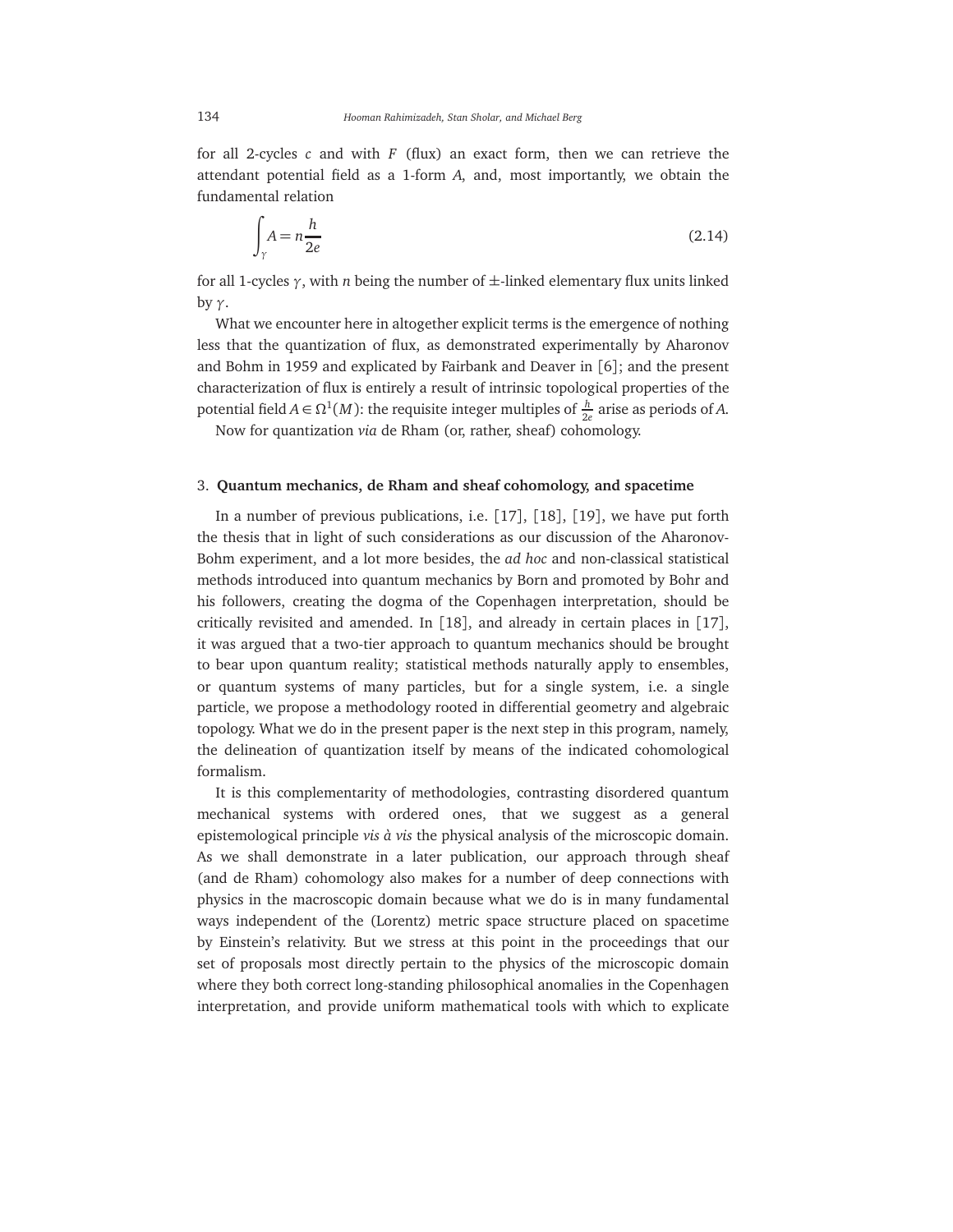certain classes of (ordered) quantum mechanical phenomena, the fractional quantum Hall effect being a prime example.

As we pointed out at the close of section 2, the lynchpin of our formalism is the integration of differential forms over cycles, and we now come to the heart of the matter, indeed the heart of quantum mechanics itself, *viz.* quantization. Our formalism must include a mechanism whereby to "tag" admissible output, i.e., output in the shape of sets of integer multiples of a single unit. The motivating example of the Aharanov-Bohm effect asks for integer multiples of the quantum unit  $\frac{h}{2e}$ , and we showed in [19] that period integrals do the job; in the present context see (2.14). This is what we now generalize and couch in the language of de Rham and sheaf cohomology.

Given that what we do is heavily steeped in the formalism of cohomology in the style of Alexander Grothendieck's revolutionary work in algebraic geometry dating to the 1960s and 1970s, we present a primer of sorts on this material in the Appendix to this paper. Our present objective is to lay out our novel geometric characterization of quantization in as concise a fashion as possible. Mathematically speaking the *i*'s are dotted and the *t*'s are crossed in the aforementioned Appendix.

Our physical analysis now proceeds in two parts. First, in the remainder of the present section we quickly delineate the axioms engendering quantization; then, second, we address the question of physical interpretation of this mathematical formalism, and how it relates to certain themes in mainstream quantum mechanics, in the next section. The fundamental idea driving the discussion is that, with (2.14), for instance, as a paradigm, there should be available an algebraic topological means whereby to require that only output data in the form of finite subsets of the Z-module

$$
\hbar \mathbb{Z} := \{ n \hbar \}_{n \in \mathbb{Z}},\tag{3.1}
$$

where we have chosen Planck's constant  $\hbar$  principally for convenience (see below), should be admissible. In other words we need a condition (or axiom) ensuring that our period integrals will single out data belonging to  $\hbar\mathbb{Z}$ , the observable or measurable output of the corresponding quantum mechanical experiments. With sheaf cohomology in place, and also Hodge theory, this turns out to be structurally quite simple. To wit:

With *M* being spacetime, so that  $0 \le p \le 4 = \dim(M)$ , and with the object  $\mathscr{J}^p$  defined below (cf. (3.4)), define the relation ≡ (mod· $\mathscr{J}^p$ ) as follows: for  $\omega, \tau \in \Omega^p(M)$ ,

$$
\omega \equiv \tau (\text{mod} \cdot \mathscr{J}^p) \tag{3.2}
$$

if and only if, for all *p*-chains *γ* on *M*,

$$
\int_{\gamma} (\omega - \tau) \in \hbar \mathbb{Z}.
$$
\n(3.3)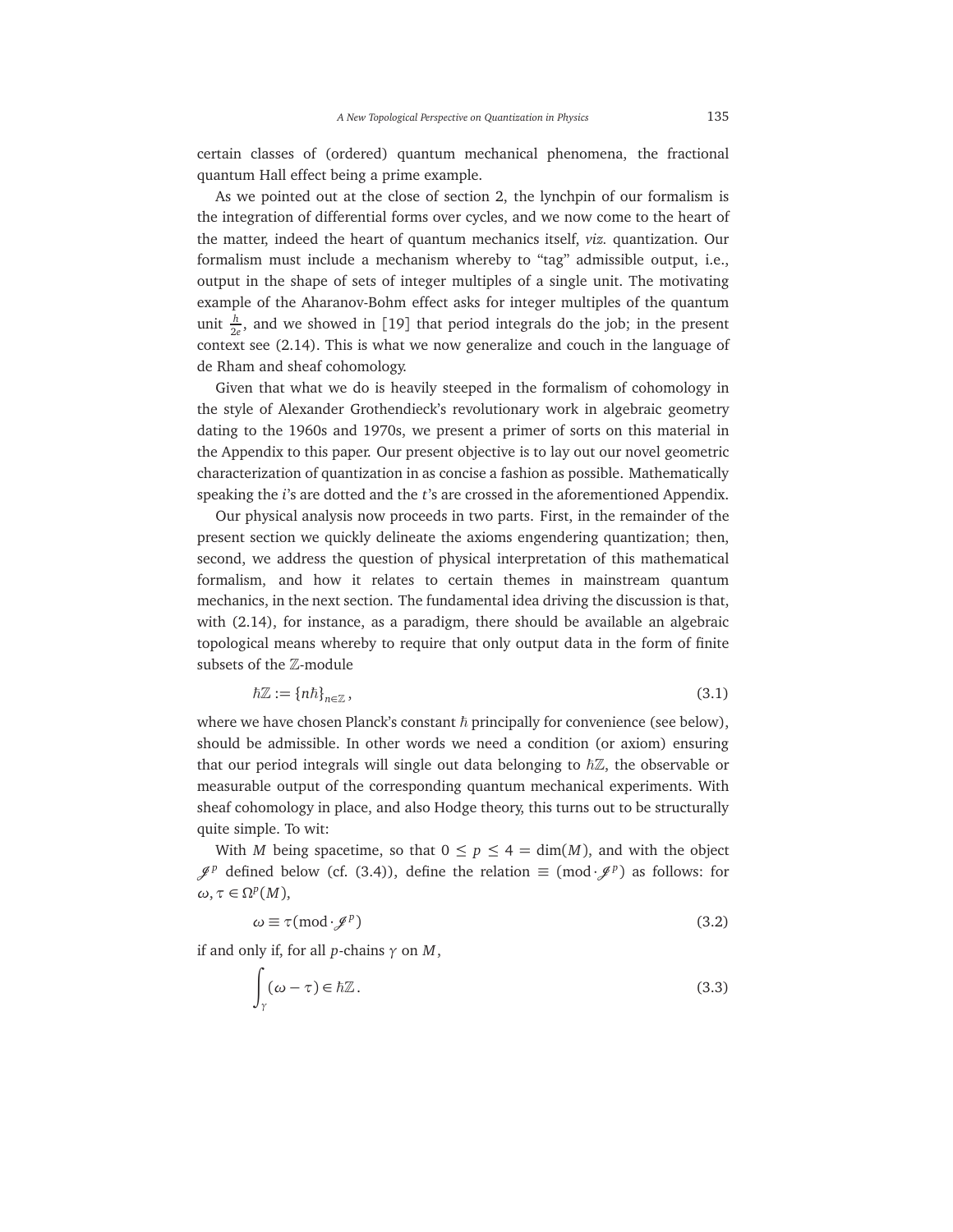It is a triviality to check that (3.2) and (3.3) define a relation on  $\Omega^p(M)$  which is reflexive, symmetric, and transitive; in other words, we have an equivalence relation on each  $Ω<sup>p</sup>(M)$  and it is immediate that this equivalence factors through to  $\Omega^p(M)^\dagger$ , the sheaf of germs of smooth *p*-forms on *M* (see the Appendix for specifics about such sheaves of germs). Therefore, by the usual convention regarding equivalence relations of this type,  $\mathcal{J}^p$  can be identified with the "0-class"

$$
\mathcal{J}^p = \left\{ \omega \in \Omega^p(M) \middle| \int_{\gamma} \omega \in \hbar \mathbb{Z}, \text{ for all } p \text{-chains } \gamma \right\}
$$
 (3.4)

and we get, too, in the obvious notation  $\mathscr{J}^{p^{\dagger}}$  for the image of  $\mathscr{J}^{p}$  in  $\Omega^{p}(M)^{\dagger}$ . Obviously  $\mathscr{J}^p$  is a Z-submodule of  $\Omega^p(M)$ . Quantization is therefore part and parcel of requiring that the differential forms that can play are elements of  $\mathcal{J}^p$ for some *p*. This is clearly an intrinsic characterization, so the next task before is to address the issue of how to get at this restriction extrinsically; we make a start to this discussion in the next section. With apologies for the concomitant increase in abstraction (and accordingly again referring to the Appendix), we close the present section with a few observations regarding the cohomological specifics accruing to stipulations we just made. First off, we are of course in a position to write down the following short exact sequence

$$
0 \longrightarrow \mathcal{J}^{p\dagger} \stackrel{\iota}{\longrightarrow} \Omega^p(M)^\dagger \longrightarrow \text{coker}(\iota) \longrightarrow 0 \tag{3.5}
$$

which we regard as living in the abelian category of sheaves over spacetime. Here *coker*(*ι*) is really nothing else that the quotient sheaf  $\Omega^p(M)^\dagger/\mathscr{J}^{p\dagger}$ (whose construction may actually require a little extra, namely, the process of sheafification; see [12], for instance). This in turn yields another fine resolution

$$
0 \longrightarrow \Omega^0(M)^{\dagger} / \mathcal{J}^{0 \dagger} \stackrel{\eta}{\longrightarrow} \Omega^{\bullet}(M)
$$
\n(3.6)

where  $\eta$  is the natural map on the set of representatives of the earlier equivalence relation acting on  $\Omega^0(M)^\dagger$ . (This definition may actually involve the Axiom of Choice.) Bringing in the machinery of sheaf cohomology, there are actually two cohomology theories (or cohomology functors) that can be ascribed to the geometrical data  $\Omega^{\bullet}(M)$  with an eye toward quantization. To wit, we have

$$
H^{\bullet}(M, \mathscr{J}^{0\dagger}) = R^{\bullet}(M, \mathscr{J}^{0\dagger})
$$
\n(3.7)

by virtue of the obvious fine resolution

$$
0 \longrightarrow \mathcal{J}^{0\dagger} \longrightarrow \Omega^{\bullet}(M)^{\dagger}, \tag{3.8}
$$

and we have

$$
H^{\bullet}(M, \Omega^0(M)^{\dagger}/\mathscr{J}^{0\dagger}) = R^{\bullet}\Gamma(M, \Omega^0(M)^{\dagger}/\mathscr{J}^{0\dagger})
$$
\n(3.9)

in view of (3.7).

So this provides the first part of the scaffolding for a full treatment of quantization along the indicated novel geometrical lines.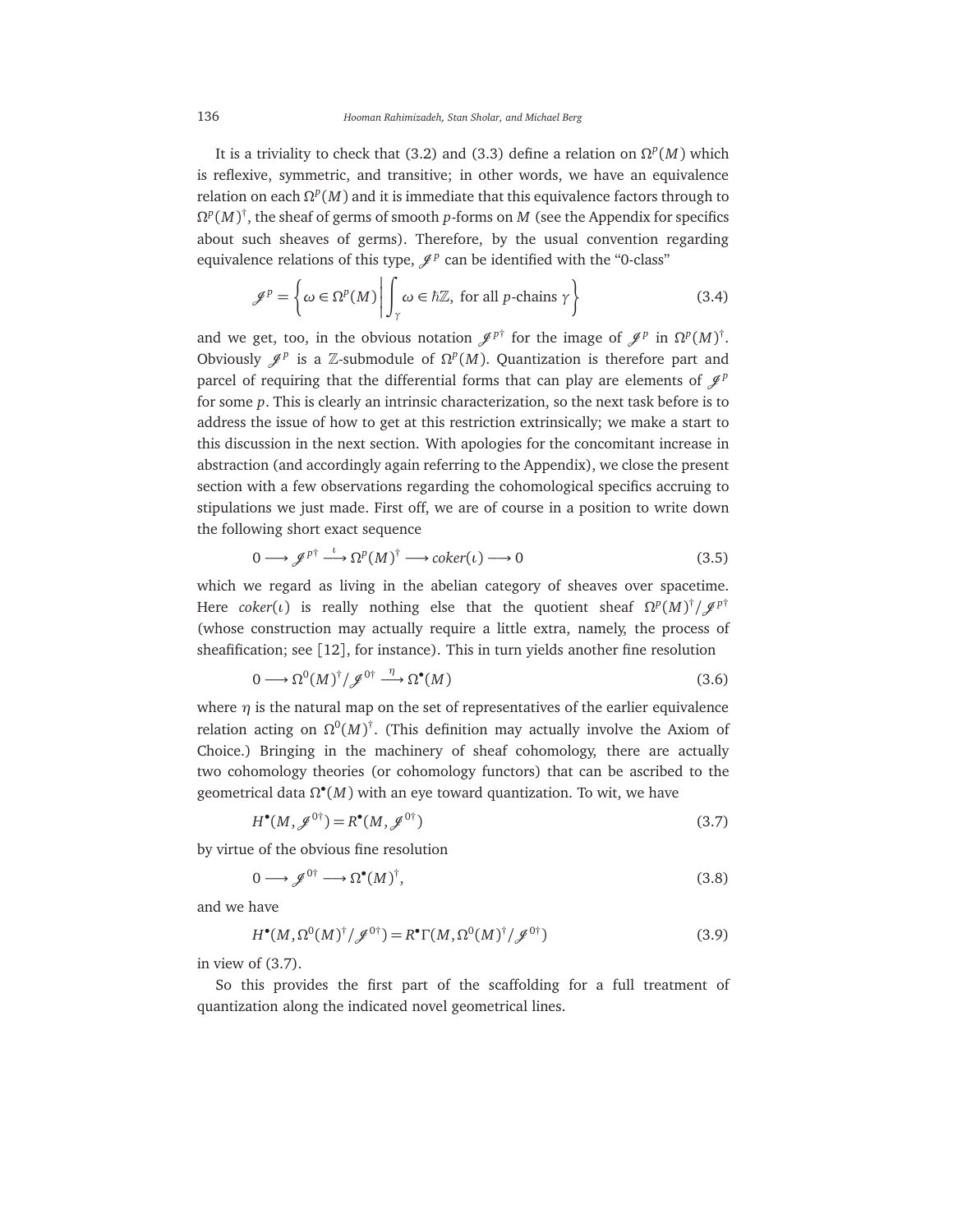#### 4. **Physical aspects of our approach to quantization**

The crux of our scheme for quantization *via* an equivalence relation (i.e. (3.2) and (3.3)) on suitable differential forms is the stipulation that for any given *p*, the ideal, or  $\mathbb Z$ -module,  $\mathscr J^p$  provides us with the differential forms that have meaning in quantum mechanical processes. This immediately raises the obvious question of why this should be so. This question is clearly central to our entire enterprise of quantum mechanics: why should nature's laws be structured in such a way that phrasing them in the present language of period integrals reveals that in order to have quantization (philosophically speaking an empirically verified reality), an *a priori* selection procedure appears to be in place, singling out the elements of  $\mathcal{J}^p$ ?

One way of looking at this situation, admittedly embodying only an embryonic idea at this stage, is to note that the form of the equivalence relation we propose naturally provides us with what we might characterize as a moduli space. In other words, as per (3.6), the quotient sheaf  $\Omega^0(M)^{\dagger}/\mathscr{J}^{0\dagger}$ , and more generally the objects  $\Omega^p(M)^\dagger/\mathscr{J}^{p\dagger}$ , provide a natural mathematical construct for carrying out physical, or quantum mechanical, procedures and calculations replete with the guarantee that the output will be quantized. Thus, by positing that we are actually working in a moduli space setting we gain the immediate advantage of having quantization brought out without *ad hoc* stipulations that seek to jettison various notions from, for instance, classical mechanics, ultimately making for a dissonance between classical and quantum physics that flies in the face of all proper epistemology.

To be sure, there is a lot still hiding in the shadows as far as the ramifications of our proposals regarding quantization are concerned, but there is a great advantage to be gained already simply by stressting that our approach centers on geometry: quantum mechanics as such "lives" on a moduli space. Thus, there is no question of our asking for, say, non-classical statistics in the sense of the Copenhagen interpretation of quantum mechanics, ascribing to a single particle individually, i.e. to a single quantum mechanical system, the data coming from an ensemble of such particles, as though an average trait must be descriptive of every element of a sample space. There does remain a separate issue to be discussed in our scheme, namely, the transition between the macroscopic and microscopic domains of discourse as exemplified by the fact that classical mechanics applies at larger scales (and non-relativistic speeds), whereas things are very different at smaller (simultaneously relativistic) scales. But we propose that this seemingly anomalous state of affairs should be treated geometrically in the sense we employ above.

It is apposite to note in this connection that our earlier paradigm of the Aharonov-Bohm experiment certainly points in this direction in no uncertain terms. This particular theme was explored in some detail already in [18], where the proposal was put forth that in the microscopic domain there should be, so to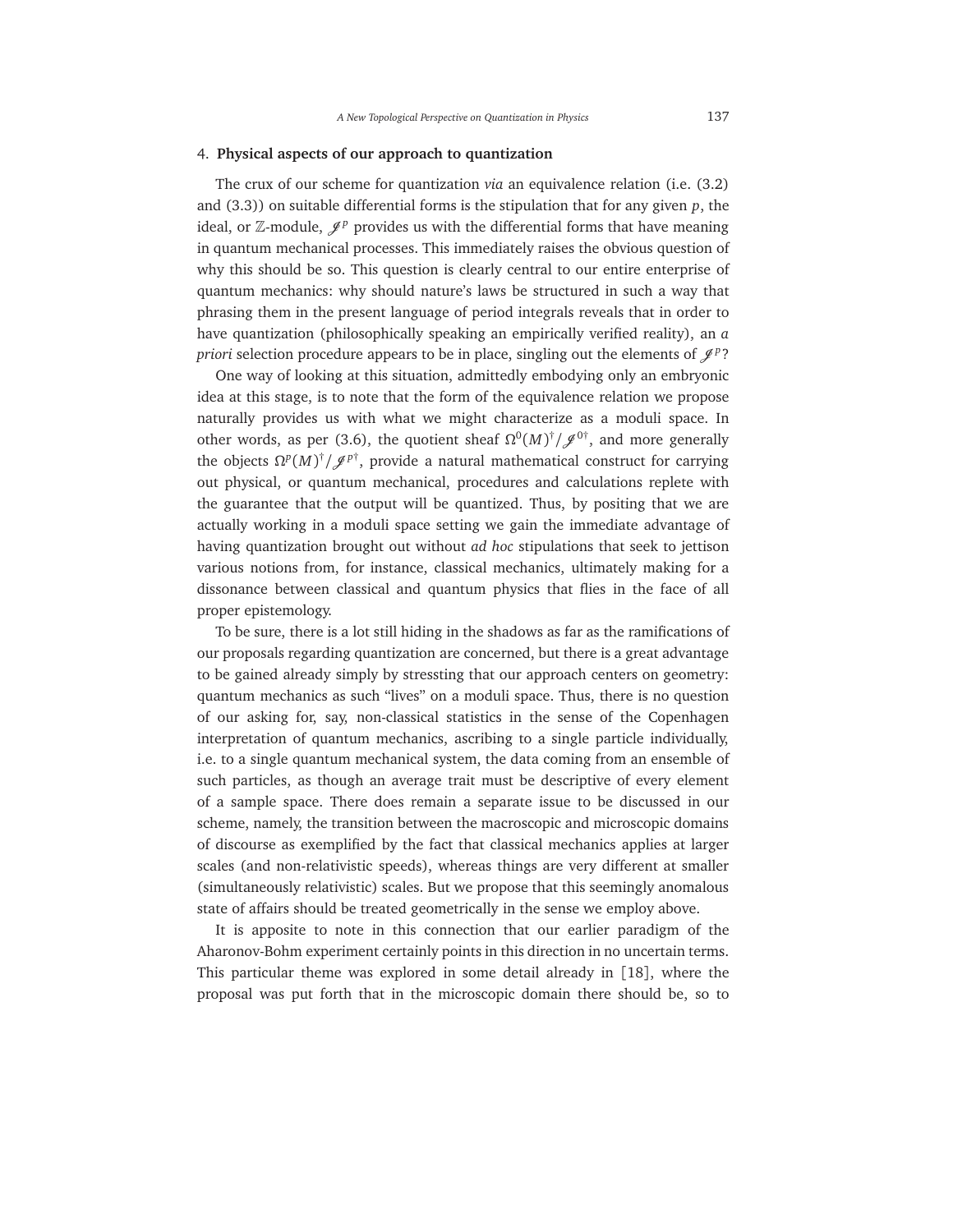speak, a two-tiered reality in place. By means of analyzing the Aharonov-Bohm experiment it was argued there that a more conservative (and mathematically reasonable) approach to the according quantum mechanical phenomena would be forthcoming by stipulating that a path integral formalism (of the sort we start with in the present paper) not only replaces certain problematical approaches in quantum mechanics done according to the Copenhagen recipe, but it opens up a more holistic way of approaching the whole quantum mechanical enterprise. We pursue the latter theme in two upcoming publications, one presenting a careful historical-critical dissection of a number of themes comprising part of the Copenhagen interpretation and placing our approach to quantization by means of sheaf cohomology in a proper historical framework, the other addressing, among other things, broader connections with themes belonging to the geometry of spacetime and attendant symmetry considerations. These, and especially the latter, will hopefully serve to bolster our emerging thesis that differential geometry and sheaf cohomology centered on the ideas of de Rham point toward a more organic presentation of quantum mechanics and open the door to connecting it smoothly to other parts of physics, especially general relativity, all without doing violence to either mathematical of philosophical sensibilities.

## 5. **Appendix. Background from algebraic topology: manifolds, de Rham cohomology, sheaf cohomology**

As promised, in this section we collect mainly algebraic topological and algebraic geometric material relevant to the preceding. Most, if not all, of the differential geometric material underlying it all is standard and can be found in any number of textbooks on the subject, e.g. Bott's and Tu's beautifully written book [2]. However, for the specific business of making the transition from de Rham cohomology to sheaf cohomology we refer the reader to the (now unfortunately rather rare) text [5] by Chern. This latter source also contains a very readable and compact discussion of Grothendieck's proof [11] of de Rham's theorem, which is at the heart of the transition just mentioned. Speaking of Grothendieck, for the details of sheaf cohomology, his classic SGA series [10] is still definitive, but more accessible treatments are readily available; see e.g. [3] and [22] for general themes and the gorgeous work [13], for example, for computation of sheaf cohomology by resolutions.

As we mentioned before, for our purposes the ambient space is a finite dimensional smooth manifold; we note that the class of smooth manifolds is of course a subclass of the class of topological spaces. So, if *M* is (now not just spacetime but) any such smooth manifold of dimension  $n < \infty$ , then we have, immediately, that locally (i.e., at and in a neighborhood of every  $x \in M$ ) there are tangent space structures available: for every  $x \in M$  there is an open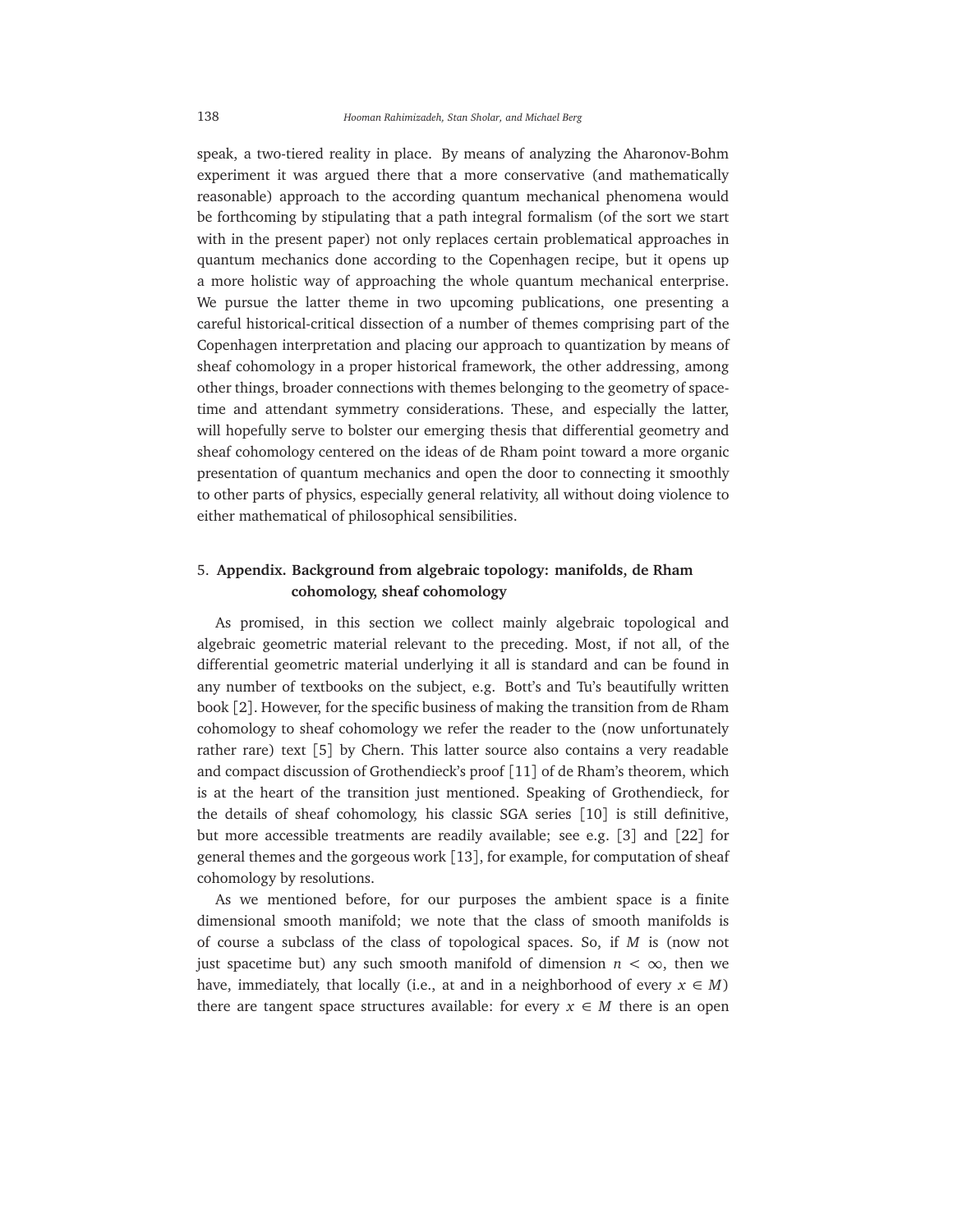neighborhood of *x*, say,  $U_x$ , in *M*, and a diffeomorphism from  $U_x$  into  $\mathbb{R}^n$  such that if we have local coordinates  $(x^1, \ldots, x^n)$  in  $U_x$ , then the set  $\left\{\frac{\partial}{\partial x}$ *∂ x*<sup>1</sup>,..., *∂ ∂ x*<sup>*n*</sup></sub>} yields a basis for the tangent space  $T_x(M)$  at  $x$ ; in other words,  $T_x(M)$  =  $\bigoplus_{\nu=1}^n \mathbb{R} \frac{\partial}{\partial \lambda}$  $\frac{\partial}{\partial x^{\nu}}$ . Under these circumstances the cotangent space at *x* is the dual space  $Hom_{\mathbb{R}}(\tilde{T}_x(M),\mathbb{R})=T_x^*(M)=\bigoplus_{\nu=1}^n\mathbb{R}dx^\nu$ , spanned by the first differentials of the local coordinates. Thus, if  $\langle , \rangle$  denotes the standard dual vector space pairing, we have the fundamental relationship  $\langle \frac{\partial}{\partial x} \rangle$  $\frac{\partial}{\partial x^{\mu}}$ ,  $dx^{\nu}$   $=$   $\delta_{\mu\nu}$  (Kronecker's delta) in place. The preceding local data is rendered global simply by defining  $T(M) = \cup_x T_x(M)$ and  $T^*(M) = \cup_x T^*_x(M)$ .

The cotangent bundle *T* ∗ (*M*) is dealt an exterior product structure *via* the wedge product by defining

$$
dx^{\nu} \wedge dx^{\mu} = -dx^{\mu} \wedge dx^{\nu}, \qquad (5.1)
$$

$$
dx^{\nu} \wedge dx^{\nu} = 0. \tag{5.2}
$$

Consequently we can iteratively build expressions of the form  $dx^{v_1} \wedge dx^{v_2} \wedge \ldots \wedge dx^{v_n}$  $dx^{\gamma_p}$  subject to the rules, first, that if  $\sigma$  is any permutation of  $1,2,\ldots,p$ , then

$$
dx^{\nu_{\sigma(1)}} \wedge dx^{\nu_{\sigma(2)}} \wedge \ldots \wedge dx^{\nu_{\sigma(p)}} = (-1)^{sgn(\sigma)} dx^{\nu_1} \wedge dx^{\nu_2} \wedge \ldots \wedge dx^{\nu_p} \quad (5.3)
$$

and, second, if, for some  $i \neq j$  we have  $v_i \neq v_j$ , then

$$
dx^{\nu_1} \wedge dx^{\nu_2} \wedge \ldots \wedge dx^{\nu_p} = 0. \tag{5.4}
$$

The class of *p*-forms on *M*, written  $\Omega^p(M)$ , as we have already seen above, obtains as the free abelian group on the set of all R-linear expressions generated by the objects  $f(x^1, x^2, \ldots, x^p) dx^{\nu_1} \wedge dx^{\nu_2} \wedge \ldots \wedge dx^{\nu_p}$  with each  $f$  of class  $C^{\infty}$ . Thus, a typical element of  $\Omega^p(M)$  looks like

$$
\omega = \sum_{1 \leq v_1 \leq v_2 \leq ... \leq v_p \leq n} f_{v_1 v_2 ... v_p}(x^1, x^2, ..., x^p) dx^{v_1} \wedge dx^{v_2} \wedge ... \wedge dx^{v_p}.
$$
 (5.5)

If, for convenience, we just write *I* for the ordered multi-index  $1 \le v_1 \le v_2 \le$ ...  $\leq v_p \leq n$ , then we get the obvious notational simplification

$$
\omega = \sum_{I} f_{I} dx^{I}.
$$
\n(5.6)

The exterior derivative *d* possesses one more property, one that defines it as a differential and a coboundary operator:

$$
d \circ d = d^2 = 0. \tag{5.7}
$$

It is this property that gives rise to de Rham cohomology. Specifically, seeing that *d* must obey the rule

$$
d\omega = d\left(\sum_{I} f_{I} dx^{I}\right) = \sum_{I} df_{I} \wedge dx^{I}
$$
\n(5.8)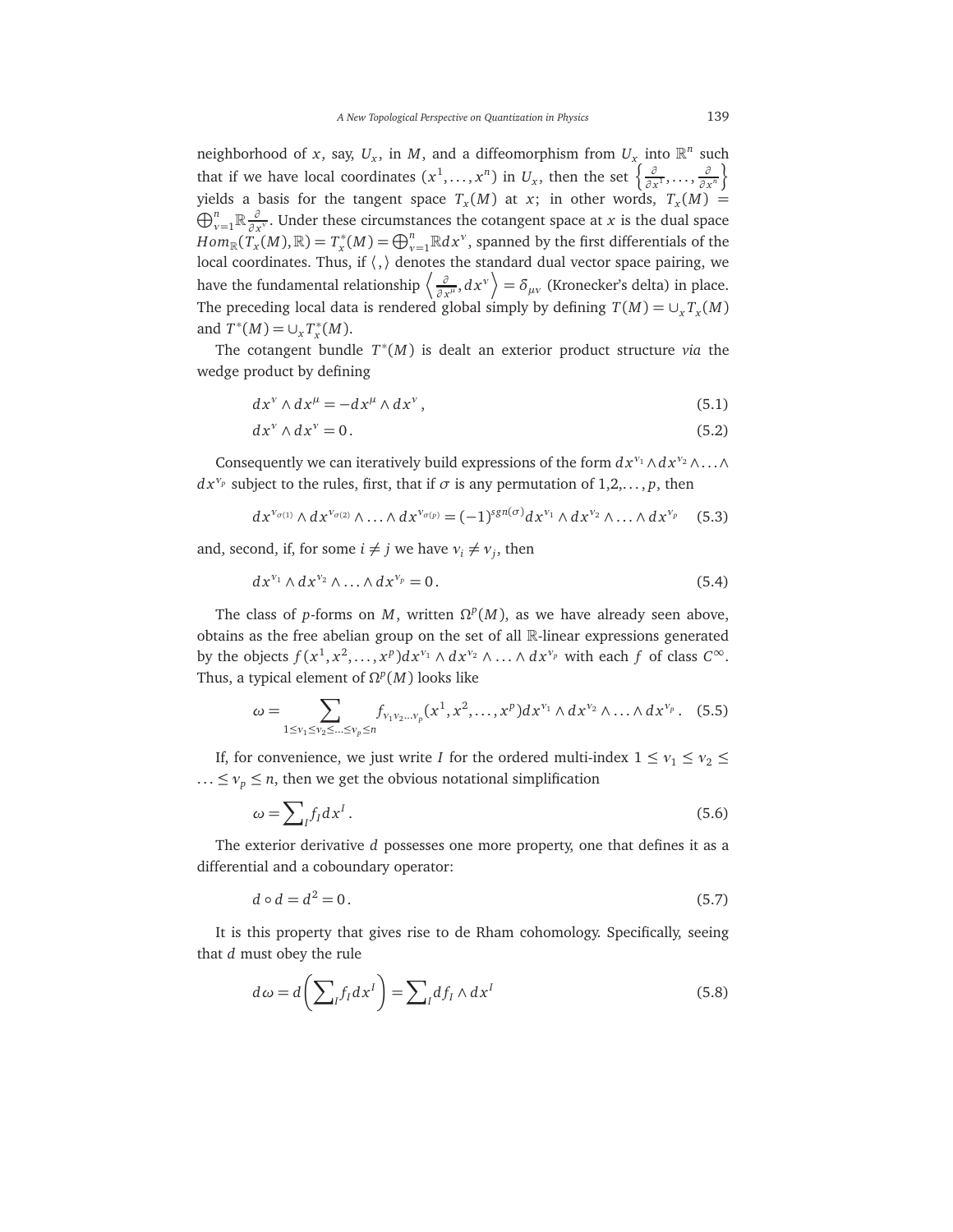and seeing that each  $df_I$  is a total differential in the sense of elementary calculus, a trivial calculation shows that  $d\omega$  must be a  $(p + 1)$ -form; in other words, we have, for all  $p \geq 0$ ,

$$
d: \Omega^p(M) \longrightarrow \Omega^{p+1}(M). \tag{5.9}
$$

But now, using (5.7), we obtain from (5.9) that we have a cochain complex

$$
\Omega^{0}(M) \xrightarrow{d} \Omega^{1}(M) \xrightarrow{d} \Omega^{2}(M) \xrightarrow{d} \dots
$$
  

$$
\xrightarrow{d} \Omega^{n-2}(M) \xrightarrow{d} \Omega^{n-1}(M) \xrightarrow{d} \Omega^{n}(M)
$$
(5.10)

denoted  $\Omega^{\bullet}(M)$ , for which we have that  $\Omega^{0}(M) = C^{\infty}(M)$ , the map  $\Omega^{0}(M) \stackrel{d}{\longrightarrow}$  $\Omega^1(M)$  is injective (i.e., one-one), and  $\Omega^0(M) \simeq \mathbb{R}$  (because there are only *n* differentials available, so that an  $(n + 1)$ -form must vanish by virtue of (5.4).

This said, de Rham cohomology is defined as the following data (of finite dimensional  $\mathbb{R}$ -vector (sub)spaces) attached to  $\Omega^{\bullet}(M)$ :

$$
H_{dR}^{\nu}(M) := \frac{\ker(\Omega^{\nu}(M) \xrightarrow{d} \Omega^{\nu+1}(M))}{\operatorname{im}(\Omega^{\nu-1}(M) \xrightarrow{d} \Omega^{\nu}(M))}
$$
(5.11)

or, more compactly, if we write  $d^v$  for  $\Omega^v(M) \stackrel{d}{\longrightarrow} \Omega^{v+1}(M)$ ,

$$
H_{dR}^{\nu}(M) = \frac{\ker(d^{\nu})}{\text{im}(d^{\nu-1})}.
$$
\n(5.12)

In view of the finite length of  $\Omega^{\bullet}(M)$  it follows that if  $v < 0$  or  $v > n = \dim(M)$ , then  $H^{\nu}_{dR}(M) = 0$ .

Of course, the elements of  $\ker(d^p)$  are, by definition, the closed p-forms, while the elements of  $\text{im}(d^{p-1}) \subset H_{dR}^p(M)$  are the exact *p*-forms. *A propos*, the fact that im( $d^{p-1}$ ) ⊂ ker( $d^p$ ) is of course just a restatement of (5.7). Going in the other direction, if *M* is a real manifold, then the Poincaré Lemma asserts that on any contractible domain in *M* every closed *p*-form is also exact, i.e. the preceding containment is an equality:  $\text{im}(d^{p-1}) = \text{ker}(d^p)$ , whence  $H^{\nu}_{dR}(M) = 0$ . This immediately leads to the observation that nonvanishing de Rham cohomology *H*<sup>*v*</sup><sub>*dR</sub>*(*M*), with  $1 \le v \le \dim(M)$ , must be a measure of the local geometric</sub> singularity of *M*. This was of some importance in Section 3, in the discussion of quantization. Before we get to physics, however, we need a reformulation of de Rham cohomology in more flexible terms, specifically *vis à vis* the interplay between local and global data. This is provided by the theory of sheaves on topological spaces and the attendant sheaf cohomology. Given any topological space *X*, e.g. a differentiable manifold  $(X = M)$ , a sheaf over *X* is any topological space  $\mathscr F$  equipped with a projection mapping  $\pi : \mathscr F \longrightarrow X$  that is in fact a local homeomorphism: every point  $x \in X$  possesses an open neighborhood  $U_x$  (with  $x \in U_x$ ) such that the restricted mapping  $\pi^{-1}|_{U_x}$  is a homeomorphism from  $U_x$ onto its image in  $\mathscr{F}$ . It is standard fare ([22], [12]) that this amounts to realizing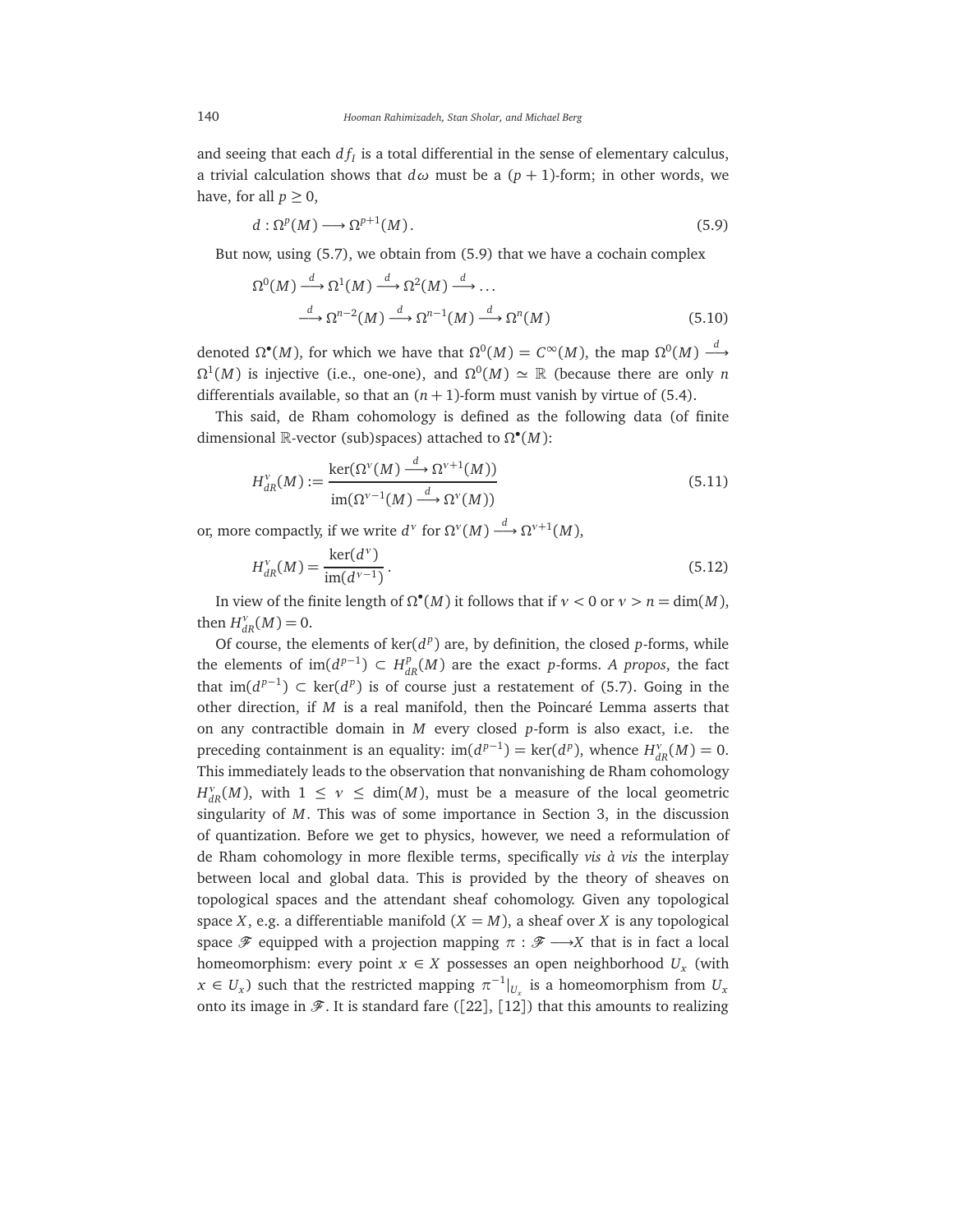$\mathscr{F}$  as  $\coprod_{x\in X}\mathscr{F}_x$ , where  $\mathscr{F}_x$  is just the fibre  $\pi^{-1}(x)$  of  $\mathscr{F}$  over *x*. And then the topology on  ${\mathscr{F}}$  is just the topology induced by that of  $X$  *via*  $\pi$  and  $\pi^{-1}.$  Beyond this there is the hugely important complementary perspective that realizes sheaves as contravariant functors on *X*'s topology, with additional structure, of course. Specifically, one realizes  $X$ 's topology as the category  $\mathfrak{Top}(X)$  whose objects are the open sets *U* ⊂ *X* of *X*'s topology, and whose morphisms are the inclusions *U* ⊂ *V* (for both *U* and *V* open in *X*); then the sheaf  $\mathcal F$  is realized as the contravariant functor

$$
\mathcal{F} : \mathfrak{Top}(X) \longrightarrow \mathfrak{Ab} \tag{5.13}
$$

where the target category Ab is the category of abelian groups (with group homomorphisms as morphisms), such that (*qua* morphisms and contravariance) the image of an inclusion  $U \subset V$  under the functor  $\mathscr F$  is a group homomorphism ("restriction") from the abelian group  $\mathscr{F}(V)$  to the abelian group  $\mathscr{F}(U)$ , written  $\varrho_U^V : \mathscr{F}(V) \longrightarrow \mathscr{F}(U)$  subject to the rule that if  $W \subset U \subset V$  in  $\mathfrak{Top}(X)$  then  $\varrho_W^V = \varrho_W^U \circ \varrho_U^V$ . In addition a sheaf (as opposed to a mere presheaf, defined by the preceding requirements) must satisfy two more axioms: say that  $U \in \mathfrak{Top}(X)$ is covered by open sets, i.e.,  $U = \bigcup_{\alpha} U_{\alpha}$ ; then, first, the condition that for each index *α* there exists a so-called section  $\sigma_{\alpha} \in \mathcal{F}(U_{\alpha})$  for which we have that, for all  $\alpha, \beta, \varrho_{\scriptscriptstyle U}^{\scriptscriptstyle U_{\alpha}}$  $U_a \over U_a \cap U_\beta} (\sigma_a) = \varrho_{U_a}^{U_\beta}$  $U_{\alpha}^{\beta}$  ( $\sigma_{\beta}$ ), implies the existence of a section  $\sigma \in \mathscr{F}(\mathscr{U})$ for which  $\varrho_{U_\alpha}^U(\sigma) = \sigma_\alpha$  for all indices  $\alpha$ ; and, second, if, with  $\sigma \in \mathscr{F}(\mathscr{U})$ , we have that  $\varrho_{U_\alpha}^U(\sigma) = 0$  for every index *α*, then in fact the section *σ* vanishes on all of *U*, which means simply that as an element of the abelian group  $\mathcal{F}(\mathcal{U})$ ,  $\sigma = 0$ . This latter way of phrasing things is part and parcel of the fact that the two foregoing characterizations of  $\mathcal F$  as a sheaf are equivalent.

Indeed, write  $\Gamma(U,\mathscr{F})$  for the set of continuous sections of the topological space  $\mathscr F$  over the base topological space  $X$ , i.e.

$$
\Gamma(U,\mathscr{F}) = \{ \sigma : U \xrightarrow{cts} \mathscr{F} \mid \pi \circ \sigma = id|_{U} \},\tag{5.14}
$$

so that  $\Gamma(U,\mathscr{F})$  is an abelian group in its own right. Next, define the stalk of  $\mathscr{F}$ , regarded as a functor (as immediately above), over the point  $x \in X$ , to be

$$
\lim_{\substack{\longrightarrow\\x\in U}} \mathcal{F}(U) = \bigcup_{\substack{x\in U}} \mathcal{F}(U) / \sim
$$
\n(5.15)

where the equivalence relation  $\sim$  is defined by the rule: given  $\sigma, \tau \in \cup_{x \in U} \mathcal{F}(U)$ , we have  $\sigma \sim \tau$  if and only if, given that  $\sigma \in \mathcal{F}(U)$  and  $\tau \in \mathcal{F}(V)$  (with  $x \in U, V$ as indicated), there exists an open  $W \subset U \cap V$  such that  $\varrho_W^U(\sigma) = \varrho_W^V(\tau)$ . One shows (e.g. [22]) that this stalk is nothing else than our earlier fibre  $\mathscr{F}_x$  and that, in point of fact, the abelian groups  $\mathcal{F}(W)$  and  $\Gamma(U,\mathcal{F})$  can be identified:

$$
\mathcal{F}(\mathcal{U}) \approx \Gamma(U, \mathcal{F}).\tag{5.16}
$$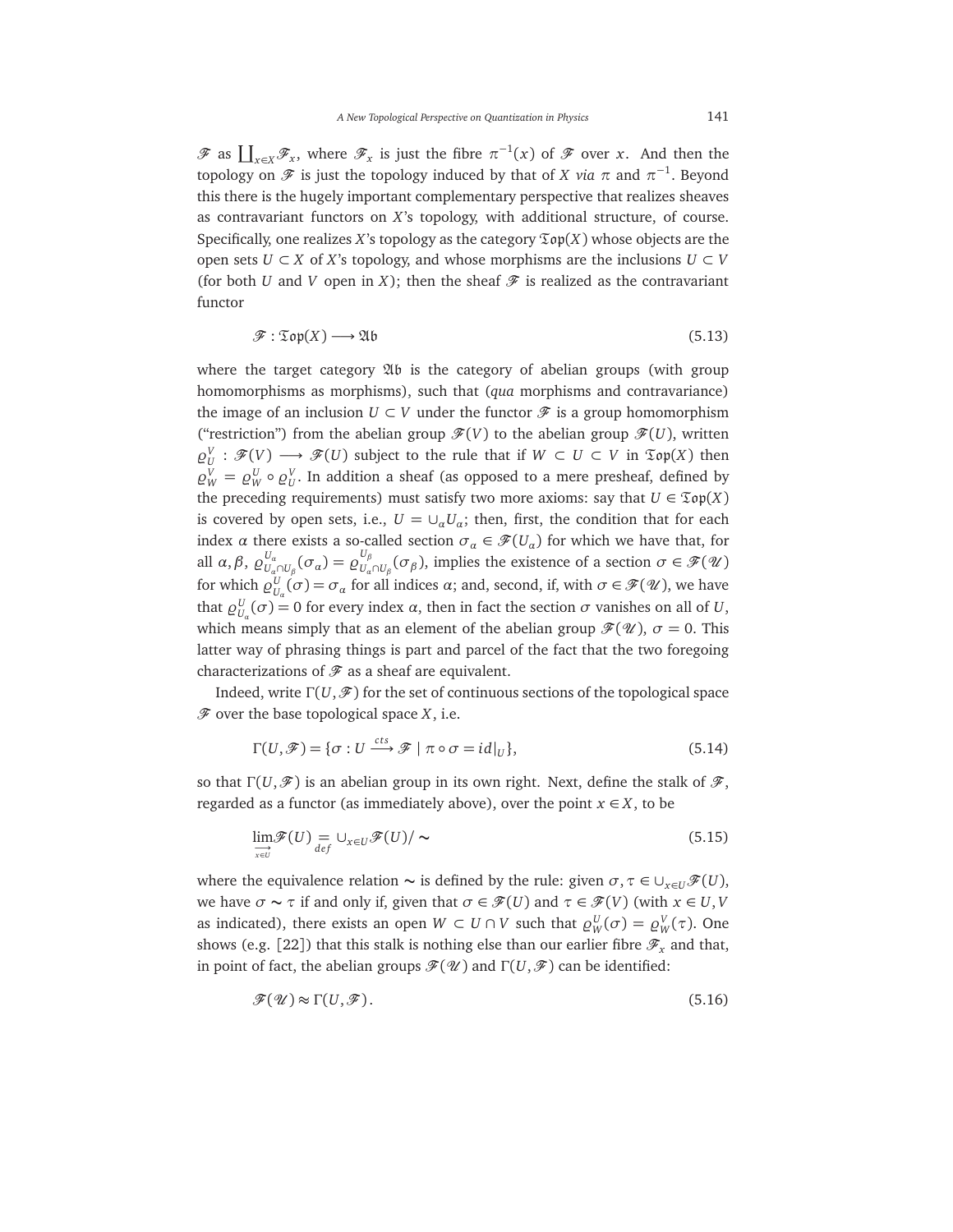Accordingly, the phrase "section of  $\mathcal F$  over *U*" can be used ambiguously, or *avec un peu d'abus de langage*, as above, without penalty. To boot, we are at liberty to refer to  $\mathscr{F}_r$  as both the stalk and the fibre of  $\mathscr{F}$  over *x*.

Now, with the notion of the sheaf  $\mathcal F$  over *X* characterized in two equivalent ways we are in the fortunate position of being able to define the cohomology of the topological space *X* with values in  $\mathscr F$  in two rather natural fashions. First, with  $\mathscr F$ also being a topological space it is natural to develop  $H^{\bullet}(X,\mathscr{F})$ , i.e. the collective data  $H^{\nu}(X,\mathscr{F})$ ,  $\nu \in \mathbb{Z}$ , of abelian groups (possibly with additional structure: we will eventually be working with vector spaces), by means of a variant of the classical Čech process; this is in fact the original approach taken by Serre in  $\lceil 20 \rceil$ . For our purposes it is far more advantageous, however, to employ Grothendieck's development of sheaf cohomology (cf. [10], [12]) by means of derived functors and injective and acyclic resolutions; see [13] for additional background in this connection. Although it requires a bit of work to prove this, for the spaces we are concerned with, namely smooth manifolds, the two indicated cohomology theories are equivalent.

First some generalities. Given any abelian category  $\mathfrak A$  (meaning that  $\mathfrak A$  admits injective, or one-one, morphisms, as well as surjective, or onto, morphisms) we can form short exact sequences which are, by definition, diagrams in  $\mathfrak A$  of the form

$$
0 \longrightarrow A' \xrightarrow{f} A \xrightarrow{g} A'' \longrightarrow 0,
$$
\n(5.17)

which is to say, diagrams of concatenated morphisms of  $\mathfrak{A}$ , such that *f* (resp. *g*) is injective (resp. surjective), and  $\text{im}(f) = \text{ker}(g)$ , this last condition conveying the meaning of exactness at the "vertex" *A*. In general, given a concatenation, or sequence, of any number, finite or infinite, of morphisms of  $\mathfrak{A}$ , the sequence is exact if and only if it is exact at each vertex.

If  $\mathfrak B$  is a second abelian category (of course, we allow  $\mathfrak A = \mathfrak B$ ), a covariant functor  $T : \mathfrak{A} \longrightarrow \mathfrak{B}$  is left exact if, given any short exact sequence in  $\mathfrak{A}$  of the form (4.17), the sequence

$$
0 \longrightarrow T(A') \xrightarrow{T(f)} T(A) \xrightarrow{T(g)} T(A'')
$$
\n(5.18)

is exact in  $\mathfrak{B}$ . Thus, while  $T(f)$  is still required to be one-one,  $T(g)$  need no longer be onto. Next, an object  $I$  in  $\mathfrak A$  is said to be injective if, given any injective mapping  $0 \longrightarrow A' \stackrel{f}{\longrightarrow} A$  and any morphism  $A' \stackrel{\iota}{\longrightarrow} I$ , there exists a morphism *A*  $\stackrel{\varpi}{\longrightarrow}$  *I* yielding the factorization  $\iota = \varpi \circ f$  ; we say that  $\mathfrak A$  has "enough injectives" if every object  $A$  in  $\mathfrak A$  can be fitted into a long exact sequence as follows:

$$
0 \longrightarrow A \stackrel{\varepsilon}{\longrightarrow} I^0 \stackrel{d^0}{\longrightarrow} I^1 \stackrel{d^1}{\longrightarrow} I^2 \stackrel{d^2}{\longrightarrow} \dots \stackrel{d^{v-1}}{\longrightarrow} I^v \stackrel{d^v}{\longrightarrow} I^{v+1} \stackrel{d^{v+1}}{\longrightarrow} \dots
$$
 (5.19)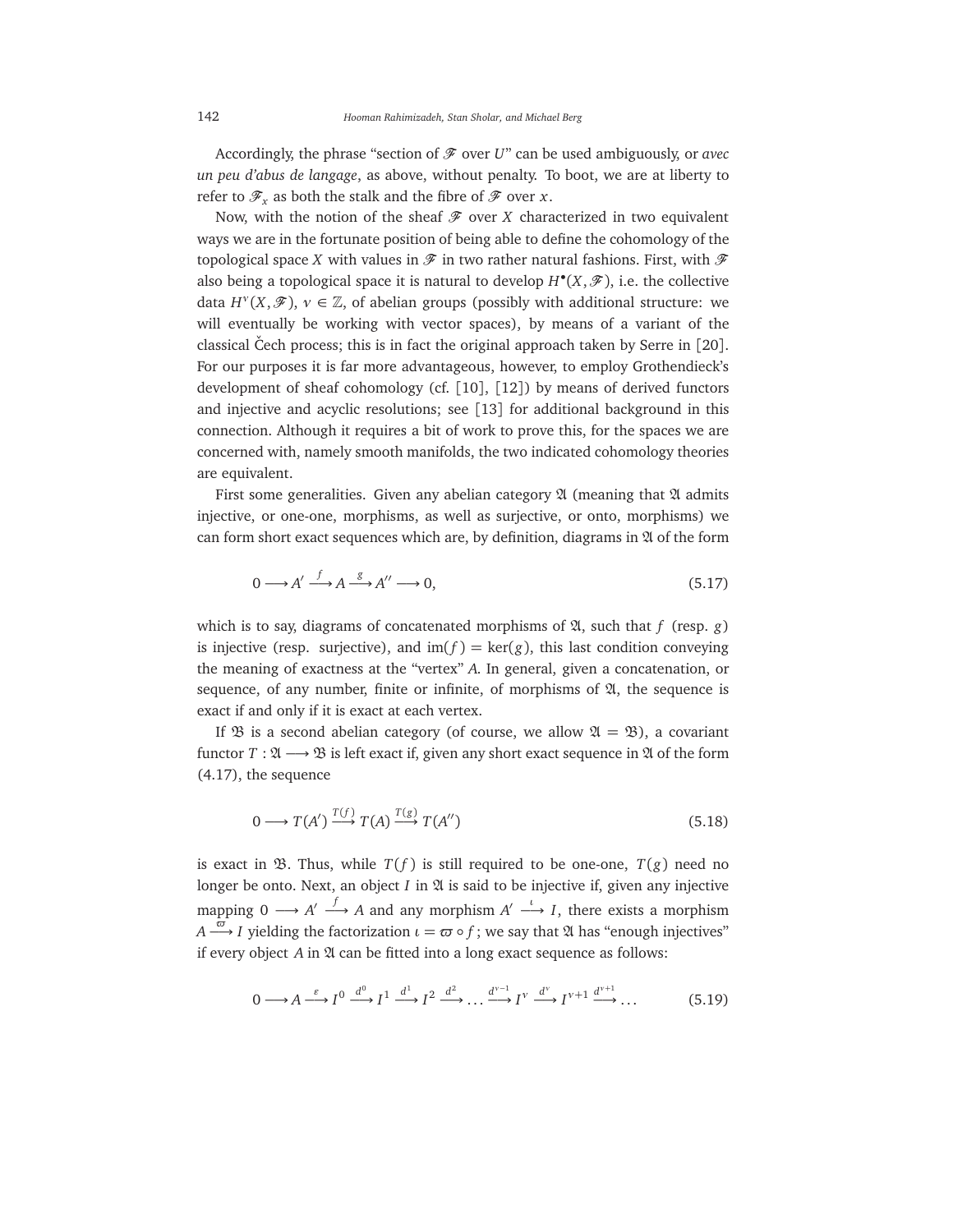so that we have, for all  $v$ ,  $d^v \circ d^{v-1} = 0$ ; the mapping  $\varepsilon$  is called an augmentation, and we often abbreviate this long exact sequence as

$$
0 \longrightarrow A \stackrel{\varepsilon}{\longrightarrow} I^{\bullet} \tag{5.20}
$$

and this sequence is called an injective resolution of *A*. With all this in place, the usual cohomology of the "deleted" chain complex

$$
0 \longrightarrow T(I^0) \xrightarrow{T(d^0)} T(I^1) \xrightarrow{T(d^1)} T(I^2) \xrightarrow{T(d^2)} \dots \xrightarrow{T(d^{v-1})} T(I^v) \xrightarrow{T(d^v)} T(I^{v+1}) \xrightarrow{T(d^{v+1})} \dots,
$$
\n
$$
(5.21)
$$

(or briefly just  $T(I^{\bullet})$ ), being the abelian group data

$$
H^{v}(T(I^{\bullet})) := \ker(T(d^{v})/im(T(d^{v-1}),
$$
\n(5.22)

is defined to be the right derived functor data for  $T(A)$  as an object in  $\mathfrak{B}$ , written as  $R^v T(A)$ ,  $v \in \mathbb{Z}$ , or, briefly,  $R^{\bullet} T(A)$ , of course. In other words,

$$
R^{\nu}T(A) = H^{\nu}(T(I^{\bullet}))
$$
\n
$$
(5.23)
$$

Cohomology is designed to be homotopy invariant, so, given that injective resolutions of the same object are (chain) homotopic, any of them will do the job; see [13] and [9] in this connection. Furthermore, we can require (loc. cit.) that the resolution in question be acyclic with respect to the functor *T*. By definition, an object  $\mathscr A$  in  $\mathfrak A$  is *T*-acyclic if its own cohomology vanishes in degrees  $\geq 1$ , and it is a standard result in homological algebra (cf. [4], [9]) that if we have an injective resolution 0 → *A* → *I*  $^{\epsilon}$  for *A* as well as a *T* -acyclic resolution 0 → *A* →  $^{\delta}$  of for the same object, then the application of *T* yields chain homotopic images: there is a natural chain homotopy from  $0 \longrightarrow T(A) \stackrel{T(\varepsilon)}{\longrightarrow} T(I^{\bullet})$  to  $0 \longrightarrow T(A) \stackrel{T(\delta)}{\longrightarrow} T(\mathscr{A}^{\bullet})$ . Because chain homotopic cochains yield the same cohomology (loc. cit.), we get that

$$
R^{\nu}T(A) = H^{\nu}(T(\mathcal{A}^{\bullet})).
$$
\n(5.24)

Consequently, we can (and will) simply agree that as a matter of course, we choose *T*-acyclic resolutions to compute the right derived functors of *T*.

At this stage we can bring this machinery to bear on the situation of a sheaf  $\mathscr F$  on a topological space *X*. The main player in the game is the so-called global sections functor,  $\Gamma(X, \cdot)$ , mapping sheaves over *X* to abelian groups. It is a standard result in sheaf theory (cf. [12], [22]) that the global sections functor is left exact, therefore, as per the preceding we can form the indicated right derived functors *R <sup>ν</sup>*Γ(*X*, \_) which, by definition, provide our cohomology: the cohomology of *X* with values in the sheaf  $\mathscr F$  is given by

$$
H^{\bullet}(X,\mathscr{F}):=R^{\bullet}\Gamma(X,\mathscr{F}).\tag{5.25}
$$

By our earlier remarks, for the spaces we are working with, this gives the same group theoretic data (up to isomorphism) as what the aforementioned Čech process gives.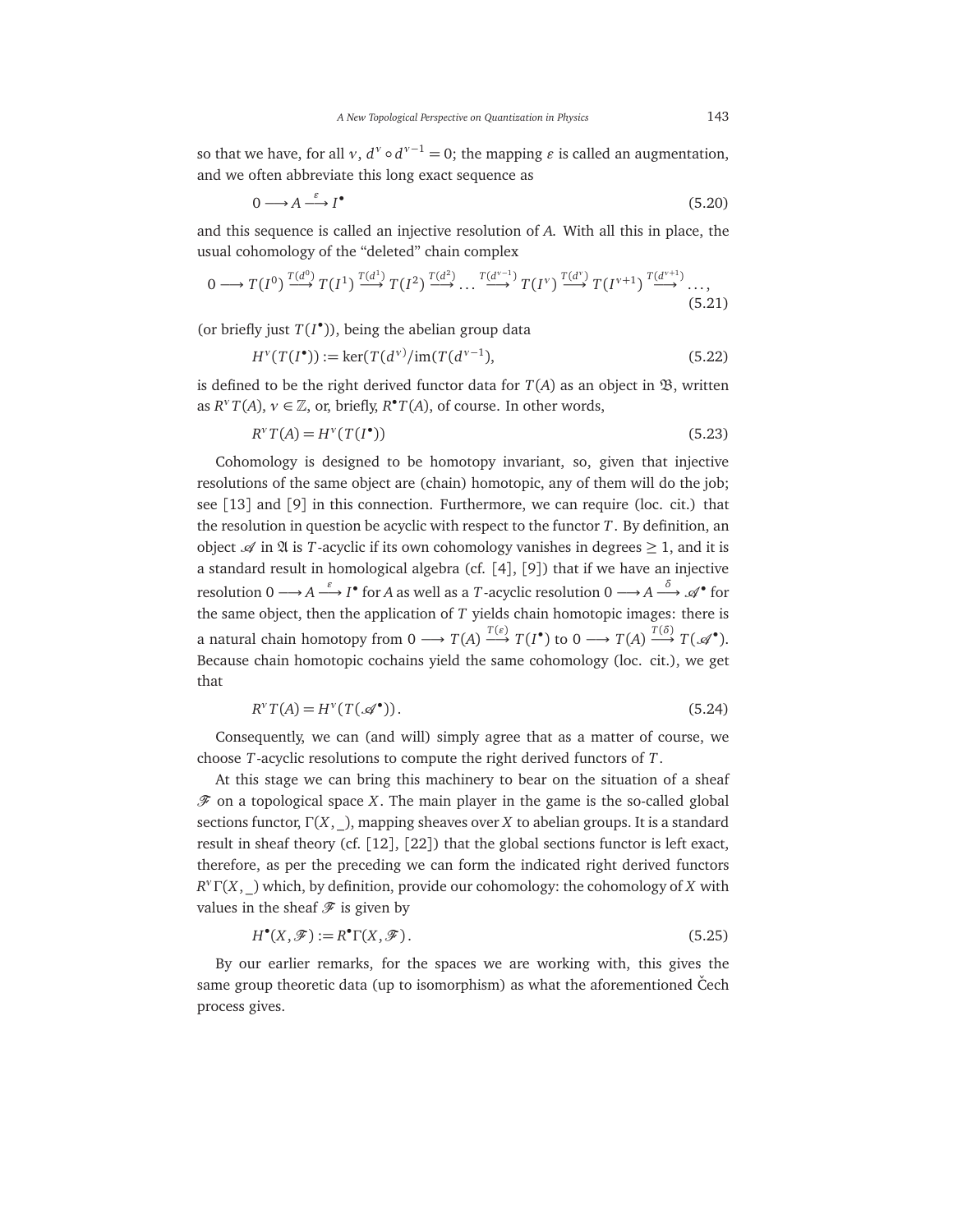This agreement of cohomology theories holds true, then, in particular for the smooth manifold *M* for which we already have in place the de Rham cohomology  $H_{dR}^{\bullet}(M)$  as given by (5.12). Is there a way to realize this cohomology as a sheaf cohomology? In other words, is there a sheaf on  $M$ , say  $\mathcal G$ , with the property that  $H^{\nu}_{dR}(M) \approx H^{\nu}(M, \mathcal{G})$ , for all *v*? It turns out that nothing less than Grothendieck's famous proof of the de Rham isomorphism theorem comes into play here, in a particularly elegant manner.

The de Rham theorem asserts that  $H_{dR}^{\bullet}(M)$  is essentially the only cohomology on *M* in the sense that, for example,  $H_{dR}^{\bullet}(M)$  must agree with the usual cohomologies one builds on a topological space like *M*, e.g., singular or Čech cohomology (which are *eo ipso* isomorphic to each other). So the claim is that  $H^{\bullet}_{dR}(M) \approx H^{\bullet}_{\check{C}ech}(M,\mathbb{R}),$ taking our cohomology with real coefficients. Grothendieck's way of proving this (in [11]) is as follows (we use Chern's rendering of the argument in [5]): first note that the constant sheaf  $\mathbb R$  on *X* (gotten by requiring that for all  $x \in M$ ,  $\mathscr F_x = \mathbb R$ ) admits a very special Γ(*M*, \_)-acyclic resolution, namely.

$$
0 \longrightarrow \mathbb{R} \stackrel{\varepsilon}{\longrightarrow} \Omega^0(M)^{\dagger} \stackrel{d^0}{\longrightarrow} \Omega^1(M)^{\dagger} \stackrel{d^1}{\longrightarrow} \Omega^2(M)^{\dagger} \stackrel{d^2}{\longrightarrow} \dots
$$
  

$$
\stackrel{d^{p-1}}{\longrightarrow} \Omega^p(M)^{\dagger} \stackrel{d^p}{\longrightarrow} \Omega^{p+1}(M)^{\dagger} \stackrel{d^{p+1}}{\longrightarrow} \dots
$$
 (5.26)

where, generally,  $\Omega^p(M)^\dagger$  is the sheaf (!) of germs of smooth *p*-forms on *M*. Grothendieck establishes that each such sheaf is "fine", meaning that given any locally finite open cover  ${U_a}_a$  of *M*, there exists a set of sheaf endomorphisms  $\varphi_{\alpha} : \Omega^{p}(M)^{\dagger} \longrightarrow \Omega^{p}(M)^{\dagger}$  with the property that  $\sum_{\alpha} \varphi_{\alpha} = id$  and if  $x \notin U_{\alpha}$ , then  $\varphi_{\alpha}(\Omega^p(M))^{\dagger}_{\chi} = 0$ , and observes that fine sheaves are in fact  $\Gamma(M, \_)$ -acyclic. But then, in accord with the above discussion, the cohomology of *M* with coefficients in the constant sheaf  $\mathbb R$  is realized as  $R^{\bullet} \Gamma(M, \mathbb R)$ , i.e., as the data given by the derived functors  $R^p\Gamma(M,\mathbb{R}) = H^p(\Omega^\bullet(M)^\dagger)$ , given (5.23). However,  $R^p\Gamma(M,\mathbb{R})$ can readily be identified with  $H^p_{\breve{\sigma}}$  $C^P_{\check{C}ech}(M,\mathbb{R}),$  and it follows from the characterization  $(H^p(\Omega^{\bullet}(M))^{\dagger}) \approx H^p_{dR}(\Omega^{\bullet}(M))^{\dagger}) = H^{\bullet}_{dR}(M)$ , briefly. But then, since, *qua* sheaf cohomologies,  $R^p\Gamma(M,\mathbb{R}) \approx H^p_{\lambda}$  $C^p_{\check{C}ech}(M,\mathbb{R})$ , it follows that, for all *p*,  $H^p_{dR}(M) \approx H^p_{\check{C}}$  $\sum_{\text{C}ech}^{p}(M,\mathbb{R})$ , or, simply put,  $H_{dR}^{\bullet}(M) \approx H_{\text{C}ech}^{\bullet}(M,\mathbb{R})$ , as required.

By the way, the point of contact between Grothendieck's remarkably short proof of this deep theorem and other proofs, e.g., that given by Weil in [23], is the observation that for each degree p, the sheaf  $\Omega^p(M)^\dagger$  is fine. In a way this is an encapsulation of the geometry at the center of the argument, rendered in particular topological and, given the nature of germs of *p*-forms, analytic terms.

We note, too, that, as we already hinted above, the usual formulation of the de Rham theorem involves other than Cech cohomology: its most frequent (albeit entirely equivalent) phrasing involves singular cohomology ([21], [23]), and brings out explicitly that the final isomorphism,  $H^p_{dR}(M) \widetilde{\longrightarrow} H^p_{sing}(M,\mathbb{R})$ , is induced by the mapping taking any *p*-form  $\omega$  to the mapping  $\gamma \longrightarrow \int_{\gamma} \omega$ , from the class of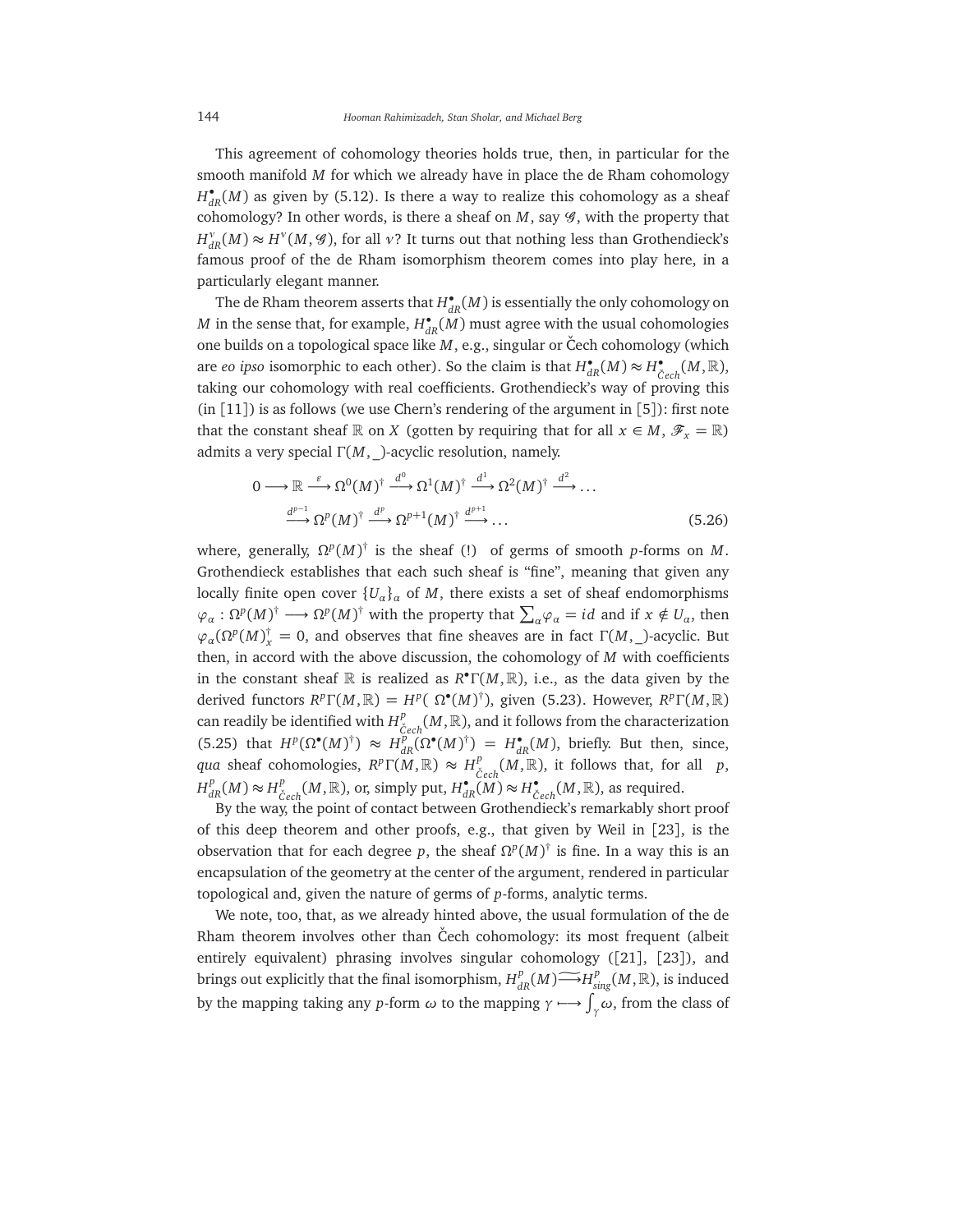*p*-cycles *γ* to R. The upshot is that since this isomorphism is surjective, we can find, for any pre-assigned set of periods, a closed *p*-form and an attendant collection of *p*-cycles such that the indicated integrations of the form yield these pre-assigned periods. It is this feature of de Rham's theorem that figures most prominently in what came before, regarding quantization.

#### **References**

- [1] Y. Aharonov and D. Bohm, Significance of electromagnetic potential in quantum theory, *Phys. Rev.* **115**(3) (1959).
- [2] R. Bott and L. Tu, *Differential Forms in Algebraic Topology*, Springer-Verlag Graduate Texts in Mathematics **82** (1982).
- [3] G.E. Bredon, *Sheaf Theory*, McGraw Hill Series in Higher Mathematics (1952).
- [4] H. Cartan and S. Eilenberg, *Homological Algebra*, Princeton University Press (1956).
- [5] S.S. Chern, *Complex Manifolds without Potential Theory*, Van Nostrand Mathematical Studies (1967).
- [6] B.S. Deaver and W.M. Fairbank, Experimental evidence for quantized flux in superconducting cylinders, *Phys. Rev. Lett.* **7** (1961).
- [7] P.A.M. Dirac, *The Principles of Quantum Mechanics*, Oxford, at the Clarendon Press (1947).
- [8] R. Doll and M. Näbauer, Experimental proof of magnetic flux quantization in a superconducting ring, *Phys. Rev. Lett.* **7** (1961).
- [9] P.B. Garrett, *Sheaf Cohomology*, the author's website at U. Minn.: http://www.math.umn.edu/ ∼ garrett/
- [10] A. Grothendieck, *Séminaire de Géometrie Algébrique du Bois Marie*, numbers 1-7 (and  $4\frac{1}{2}$ ); see http://library.msri.org/books/sga/
- [11] A. Grothendieck, On the de Rham cohomology of algebraic varieties, *Publ. Math. I.H.E.S.* **29** (1966).
- [12] R. Hartshorne, *Algebraic Geometry*, Springer-Verlag Graduate Texts in Mathematis **52** (1977).
- [13] M. Kashiwara and P. Shapira, *Sheaves on Manifolds*, Springer-Verlag Grundlehren der Mathematischen Wissenschaften Series 292 (1990).
- [14] R.M. Kiehn, Periods on manifolds, quantization, and gauge, *Math. Phys.* (1977).
- [15] F. Kottler, *Gravitation und Relativitätstheorie*, Encyklopädie der Mathematischen Wissenschaften mit Einschlus ihrer Anwendungen 6.2.2 (1922).
- [16] H. Minkowski, Die Grundgleichungen für die elektromagnetische Vorgäng in Bewegten Körpern, *Göttingen Nachrichten* (1907/8)
- [17] E.J. Post, *Quantum Reprogramming*, Boston Stud. Phil. Sci. 181, Kluwer Acad. Publ. (1995); also Springer-Verlag (2005).
- [18] E.J. Post, H. Rahimizadeh and M.C. Berg, Toward a two-tiered quantum reality, *IJPAM* **54**(2) (2009).
- [19] E.J. Post, S. Sholar, H. Rahimizadeh and M.C. Berg, *On Levi-Civita's alternating symbol, Schouten's alternating unit tensors, CPT, and quantization*, forthcoming in *IJPAM*.
- [20] J.-P. Serre, Faisceaux Algébriques Cohérents, *Annals of Math.* **61**(2) (1955).
- [21] I.M. Singer and J.A. Thorpe, *Lecture Notes on Elementary Geometry and Topology*, Scott, Foresman and Co.(1967)